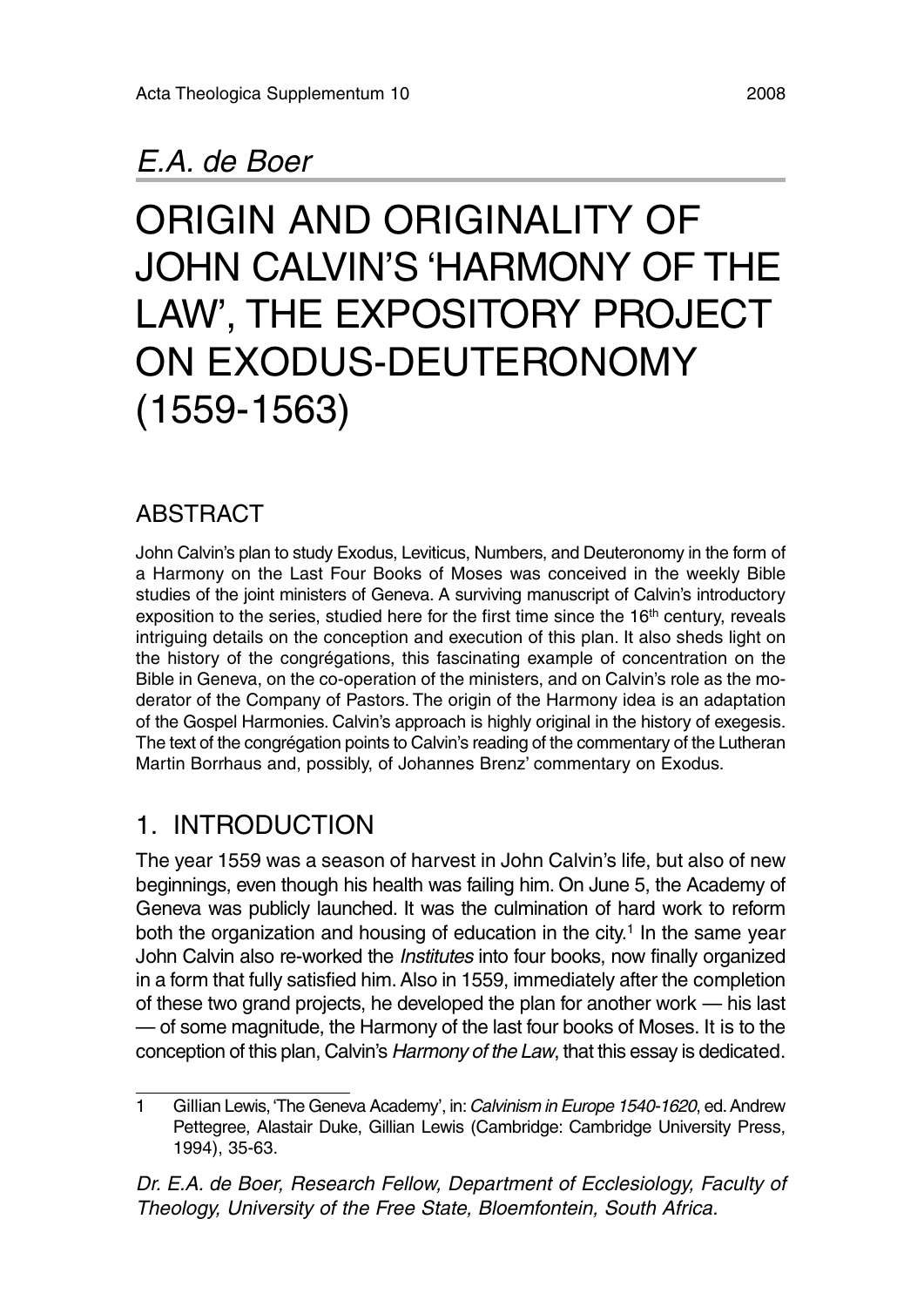# 2. LA CONGRÉGATION. THE INCUBATOR OF CALVIN'S COMMENTARIES

How did Calvin's commentaries grow from the conception of the idea to the ultimate point of publication? We know that he had an (nearly) all-encompassing program of Biblical exposition since 1539. He did, however, chose three different methods of oral exposition to achieve the impressive result of his Biblical commentaries.

- a. We know that some of his commentaries were the fruit of his lectures. Since 1549 friends of Calvin's started to take notes in class. On the basis of these transcriptions of the Old Testament lectures commentaries were produced, basically edited by his associates, starting with Isaiah in 1550.
- b. Other commentaries were composed by Calvin and published following or near the end of a series of sermons on that particular book, such as Acts in 1552 (the sermons were held between 1549 and 1553).
- c. He also used the Bible studies in the weekly *congrégations* on Friday mornings for his own purpose of writing a commentary in the course of the study of a Biblical book.2

The *congrégation* is an ecclesiastical institution, prescribed by the Church order of Geneva and intended for all ministers from the city and the surrounding villages, in order 'to maintain purity and unity in doctrine' (pour converser pureté et concord de doctrine). The method of working was the exposition of biblical books in lectio continua. Every minister expounded (part of) a chapter, probably in order of seniority, when his turn came around. The colleagues added their thoughts or gave critique. Lay members from the Church were present and could ask questions or participate in the discussion. John Calvin had the lead in expounding a passage only when it was his turn. However, as the moderator he had the right to give his reaction first and always presented a summary at the end of the session and lead his brothers in prayer. That is whenever he was present in this session of the Company of Pastors of Geneva.<sup>3</sup>

<sup>2</sup> See Appendix II, which shows the relation between the various forms (congrégations, lectures, and sermons) of oral education and the final publication of all Calvin's commentaries, in: Jean-François Gilmont, Jean Calvin et le livre imprimé (Genève: Librairie Droz, 1997), 374-376.

<sup>3</sup> For an introduction to the *congrégations* as an ecclesiastical institution, see Deux congrégations et exposition du Catéchisme, ed. Rodolphe Peter (Paris: Presses Universitaires de France, 1964) and my essay 'The Congrégations: In-Service Training Center of the Preachers to the People of Geneva', in: Calvin and the Company of Pastors. Calvin Studies Society Papers 2003, 57-87.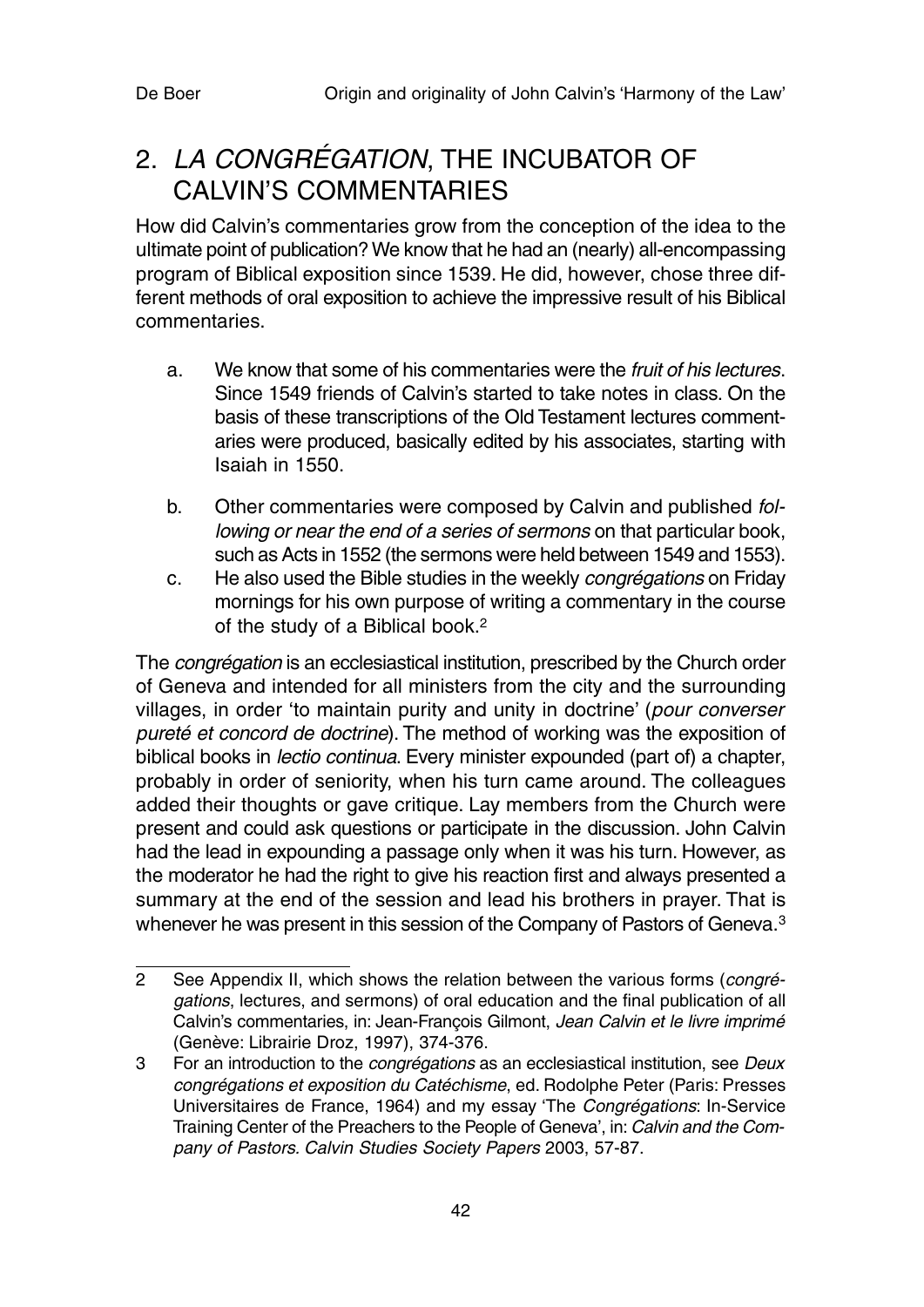What exactly is the relation between the discussions in the Bible studies of the Company of Pastors in Geneva and the commentary written by Calvin in the course of such a series? He only wrote the following commentaries proper on books of the Old Testament: on the book of Psalms (1557), on the Harmony of the four last books of Moses (1563), and on Joshua (1564, published posthumously). These three Old Testament commentaries were a fruit of his preparations for and presentations in the weekly Bible studies.

Usually all traces of Calvin's preparations for his commentaries — his drafts and manuscript pages — were destroyed after a work was seen through the process of printing. In the case of his commentary on Exodus to Deuteronomy luckily one such written 'Vorlage' survived.This document, some eleven folios in handwriting, is the transcript of John Calvin's very first, introductory contribution to the study of the last four books of Moses in the congrégation.

This unique piece survived in the volume manuscript français 40a of the Bibliothèque Publique Universitaire of the University of Geneva, a curious collection of copied sermons.4 The historical and literary information, gathered from this manuscript, sheds some light on the origin of that unique undertaking, the composition of a Harmony or synopsis of Exodus, Leviticus, Numbers, and Deuteronomy in Calvin's mature years as Biblical expositor. This essay presents an investigation of this manuscript and its context, the weekly Bible studies of all the preachers of Geneva, and its relation to Calvin's commentary project. What does this first and only surviving manuscript of what would become his famous Harmony, testifying to the oral exposition of Scripture in the *congré*gations, tell us of the Bible studies as matrix or incubator of Calvin's written commentaries on the Old Testament in general? We also include a more systematic theological question:What does the introduction to this Harmony reveal on his concept of Law and Gospel?

A word on the terminology is in order: the Latin harmonia is mainly a musical term, expressing the harmony of instruments and voices. It also expresses the harmony of nature and people, being in balance and unanimity. The technical term *harmonia* refers to the collation of similar

The text of the introductory exposition by Calvin is the only surviving contribution to this series. It is found among a collection of sermons in manuscript, known as ms.fr. 40a (f. 133a-138a).The volume contains many single copies of sermons, collected and organized only in chronological sequence. The quality of the paper is poor. The folios are blotted, the margin is damaged. In the text of the congrégation on Ex. 1:1-8 the lower half of the folios has small holes, so that the middle of the last lines is hard to decipher. Still, the text could be restored. See for a table of contents and bibliographical description of ms.fr. 40a: Supplementa Calviniana VI: p. VII-VIII, XV (further: SC). E. Mülhaupt called it a 'ein Auswahlband', but the volume is rather a bunch of loose copies, preserved from getting lost by collecting them (SC VI: 40, n. 28).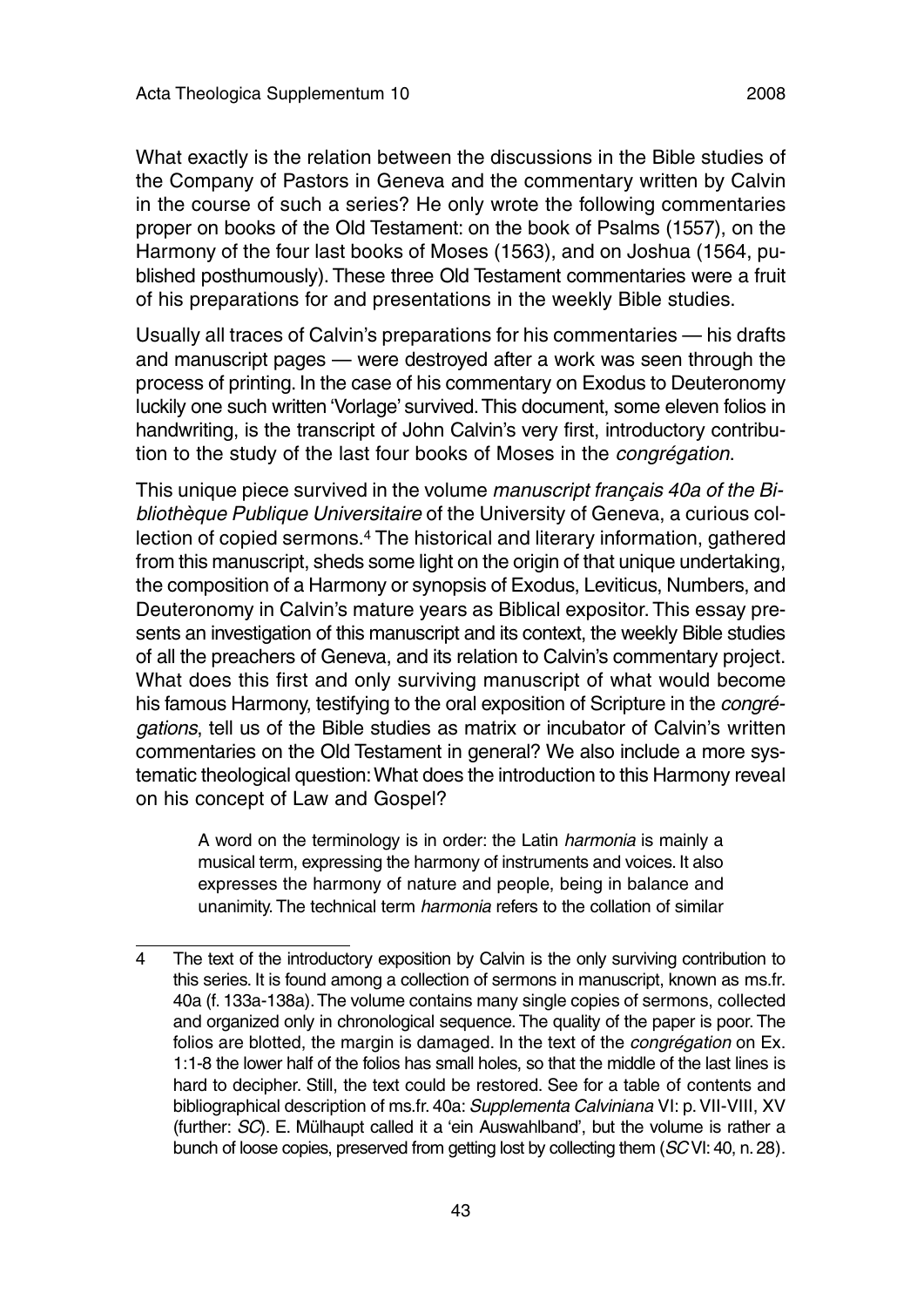texts, as in the case of the Synoptic Gospels. Still the musical tone rings through. In French the term Harmonie is clarified by the synonymous Concordance, which also means either agreement or an index (of words or names). Already in the Middle Ages such concordances were compiled and used as a tool for Bible study. While in modern English the technical meaning of concordance (index) is predominant, in French both aspects ring through. When Calvin wants to express the unanimity of for example the Church of Pentecost, he uses musical terms like mé *lodie* and (*d'un commun*) *accord*.<sup>5</sup> Latin words like *consonantia, sym*phonia, and harmonia — all musical terms — are used as synonyms.

# 3. CALVIN'S MASTER PLAN

In 1559 the Company of Pastors selected Exodus-Deuteronomy as the next Biblical books to be studied in their congrégations.The introductory exposition offers a date, 1 September 1559, one of the few clues to the conception of the Harmony. The Vie de Calvin is vague on the date, but accurate on the contents:

Towards the end of that year [1559] they began in the Friday meetings the exposition of the four last books of Moses in the form of a Harmony, just as Calvin assembled the material in his commentary which he had published afterwards.6

This is written in retrospect, after the publication of the Harmony. But the line 'just as Calvin assembled the material in his commentary' points to the method of working chosen for the Bible studies on Fridays at Calvin's suggestion.

When we simply look at the order of Biblical books, chosen for exposition in the congrégations, the choice of the next book to expound seems random: Galatians is followed by Exodus-Deuteronomy.When placed in the context of Calvin's whole program of exposition, however, the choice becomes logical. In the previous years the pastors had studied the book of Psalms (1555f), before that the Harmony of the Gospels (1553-1555), and the Gospel of John (1550-1553). As the study in the congrégations always culminated in the publication of Calvin's commentary on the very same Biblical book, the conclusion is clear that the joint Bible studies facilitated the moderator to present his own exposition and profit

<sup>5</sup> See the fragment of Calvin's sermon on Acts 2:46-47 in: E.A. de Boer, 'Pagina Obscura in Geneva: a Fragment from a Sermon by John Calvin', in: Calvin Theological Journal 34 (1999), 164-166 (162-179). See the semantic study by Michael Becht in his Pium consensum tueri. Studien zum Begriff consensus im Werk von Erasmus von Rotterdam, Philipp Melanchthon und Johannes Calvin [Reformationsgeschichtliche Studien und Texte, vol. 144] (Münster: Aschendorffsche Verlagsbuchhandlung, 2000), 395-405.

<sup>6</sup> CO 21:90.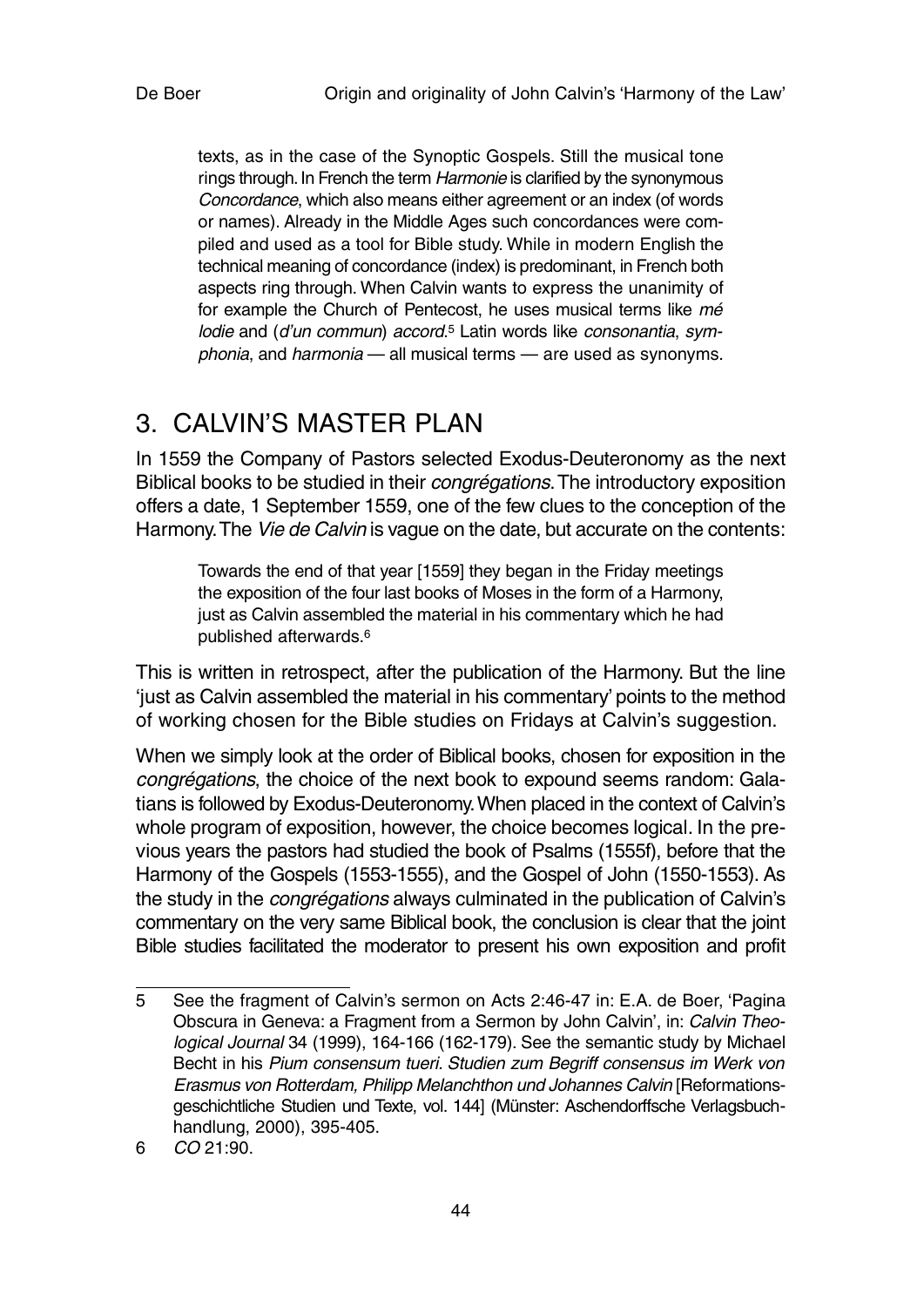from the insights of his colleagues.Thus the choice of the next Biblical book for the joint studies must have fitted Calvin's personal plans, while his colleagues benefited from his groundwork.The commentary on Genesis had appeared in 1554. The congrégations provided the setting to produce also an exposition of the last four books of Moses. When the Harmony of Exodus-Deuteronomy was published in 1563 (translated by Calvin into French, published posthumously<sup>7</sup> in 1564), the volume on Genesis was included, but with separate page numbering: Mosis libri quinque cum commentariis.Genesis seorsum, reliqui quatuor in formam harmoniae digesti.<sup>8</sup> It must have been Calvin's explicit wish to proceed his project of exposition on the Old Testament with the last four books of Moses.

Calvin's introductory exposition in the congrégation begins by referring to the overall plan.'We have contemplated — by the grace of God — for right insight not to expound only one book of Moses, but we will take the four together.<sup>'9</sup> He proceeds by pointing out that all four books contain an account of history and points of doctrine, scattered throughout the books.

Because therefore the contents are so interwoven, it seemed right to our Company to follow a clear order. Not that we tried to change anything in what has been dictated to Moses by the Holy Spirit, but it is to this end: that from now on those who may visit the meetings regularly, can have a clear entrance and understand better how they should read both the histories and the doctrine that are thus interwoven 10

The idea was thus to provide a better way into the understanding of the last four books of Moses to all participants of the Bible studies. Calvin mentioned particularly the regular lay visitors (ceux qui peuvent hanter les congrégations), who were no members of the Company of Pastors and did not present an exposition, but could participate in the discussion.<sup>11</sup> However, he also wanted his col-

<sup>7</sup> CO 20:199. Cf. Beza in CO 21: 33f, 42.

<sup>8</sup> BC II:63/16 (p. 1013-1016). Text in CO 24-25.

<sup>9</sup> Ms.fr. 40a, f. 133a: 'Nous avons deliberé (par la grace de Dieu) pour bon regard de n'exposer pas seulement un livre de Moyse, mais conjoindrons les quatre ensemble.'

<sup>10</sup> Ms.fr. 40a, f. 113a:

D'autant donc que les choses sont ainsi entrelacées, il a semblé bon à nostre compagnie de suivre un ordre cert<ain>. Non pas que nous attentions de rien changer en ce qui a esté d<ict>é à Moyse par le Saint Esprit, mais c'est à fin que d'orenavant ce<ux> qui peuvent hanter les congregations, puissent avoir une certaine addresse et qu'ilz cognoissent mieux [133b] comme ilz doivent lire tant les histoires que la doctrine qui sont ainsi entremeslées.

<sup>11</sup> See E.A. de Boer, 'The Presence and Participation of Lay People in the Congrégations of the Company of Pastors in Geneva', Sixteenth Century Journal 35 nr. 3 (2004), 651-670.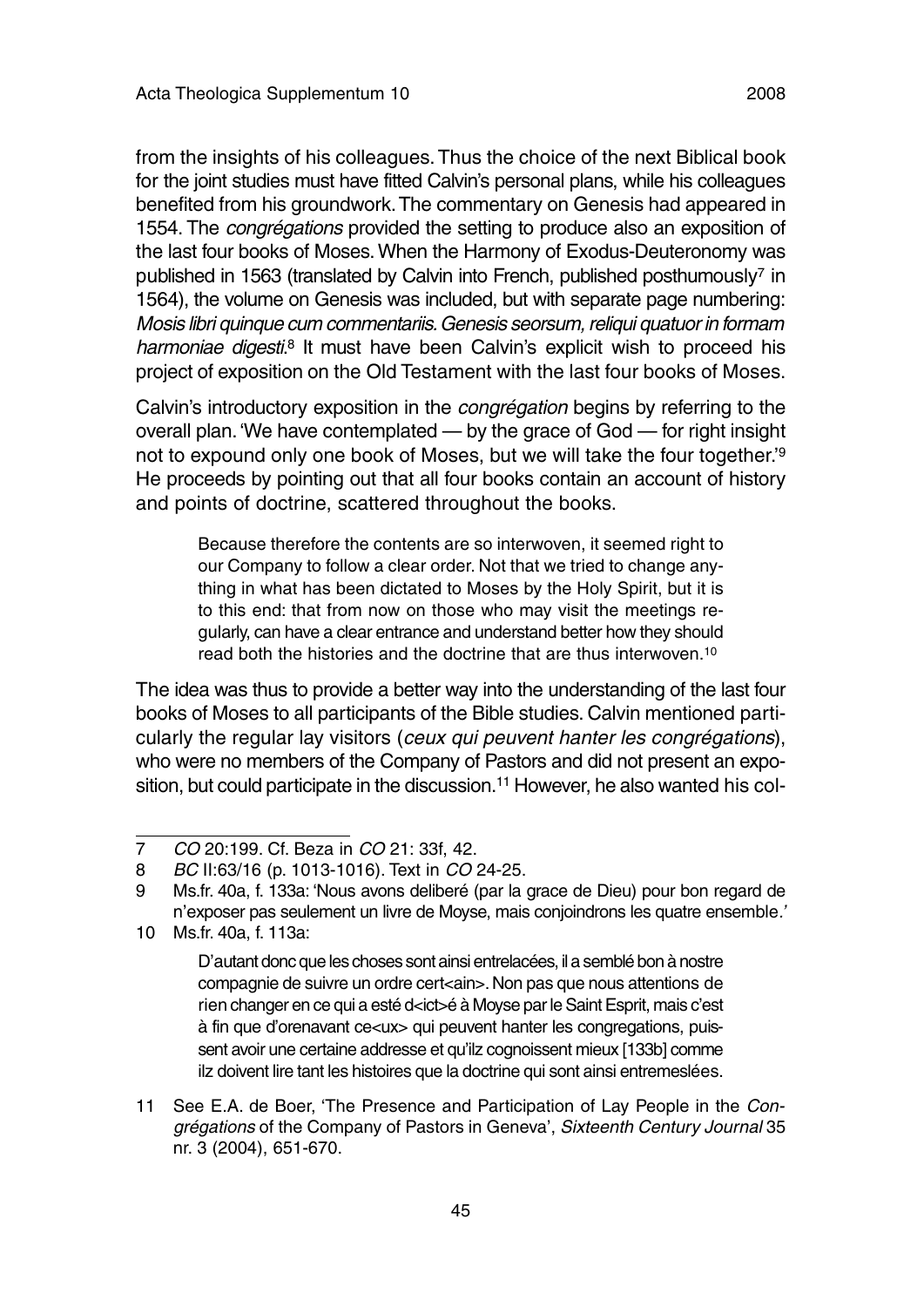leagues to profit from this method of exposition. In the preface to the commentary he states that he himself is the initiator of this plan: 'I have proposed ...'.<sup>12</sup>

Calvin's later preface to the commentary also reflects the link to the Biblical conference. He defends himself against the expected objection of having changed the order of the books, given by the Holy Spirit.

But I have proposed to gather and digest what is contained in these four books in such a way that it could seem at first sight — not having looked at the matter at close range — that I have wanted to try to do too much.

Over against this impression Calvin says:

For I have aimed at nothing else in ordering the material as I have done, than to address the readers, who are not yet very well trained, so that the reading of the books of Moses, presented to them in a much easier form, also brings them much more fruit.

Or in other words:

I wanted to shorten the way for him, putting before him a clear goal, so that he does not stray and get lost, lacking knowledge of where the doctrine is related to, as happens to various people.

What had been said in the *congrégation* to the regular visitors is in the preface to the commentary transferred to the readers.

In the text of the *congrégation* Calvin presents various reasons for the application of the Harmony model to the four books of Moses. The various parts are highly interwoven, he says, especially history and doctrine. People tend to wander while reading in Exodus and to look only at what has been written in that place (without comparing it to related parts in the other books). In the Argumentum to the commentary Calvin begins by answering the critique of 'having undertaken a thoughtless changing of the order which has been given by the holy Spirit.' His only reason for the Harmony model is 'to address the readers who are not yet well trained, so that the reading of the books of Moses is made easier for them and is also more fruitful to them.' He does not intend to keep his readers from reading the books of Scripture independently, but to provide them with a clear overview.13 In the dedicatory letter to young prince Henry of Navarre Calvin gave a secondary reason for this 'brief' commentary

<sup>12</sup> French version, f. a.i. The Latin edition has Ego ... statui (CO 24:5).

<sup>13</sup> CO 24:5-6. Cf. the dedicatory letter to the commentary:

Car d'autant que ces quatres livres font desja peur par leur longueur à gens delicats, j'ay craint, que si je m'estendoye librement à les bien deschiffrer, on ne s'nnuyast encore plus pour en estre desgousté (Jean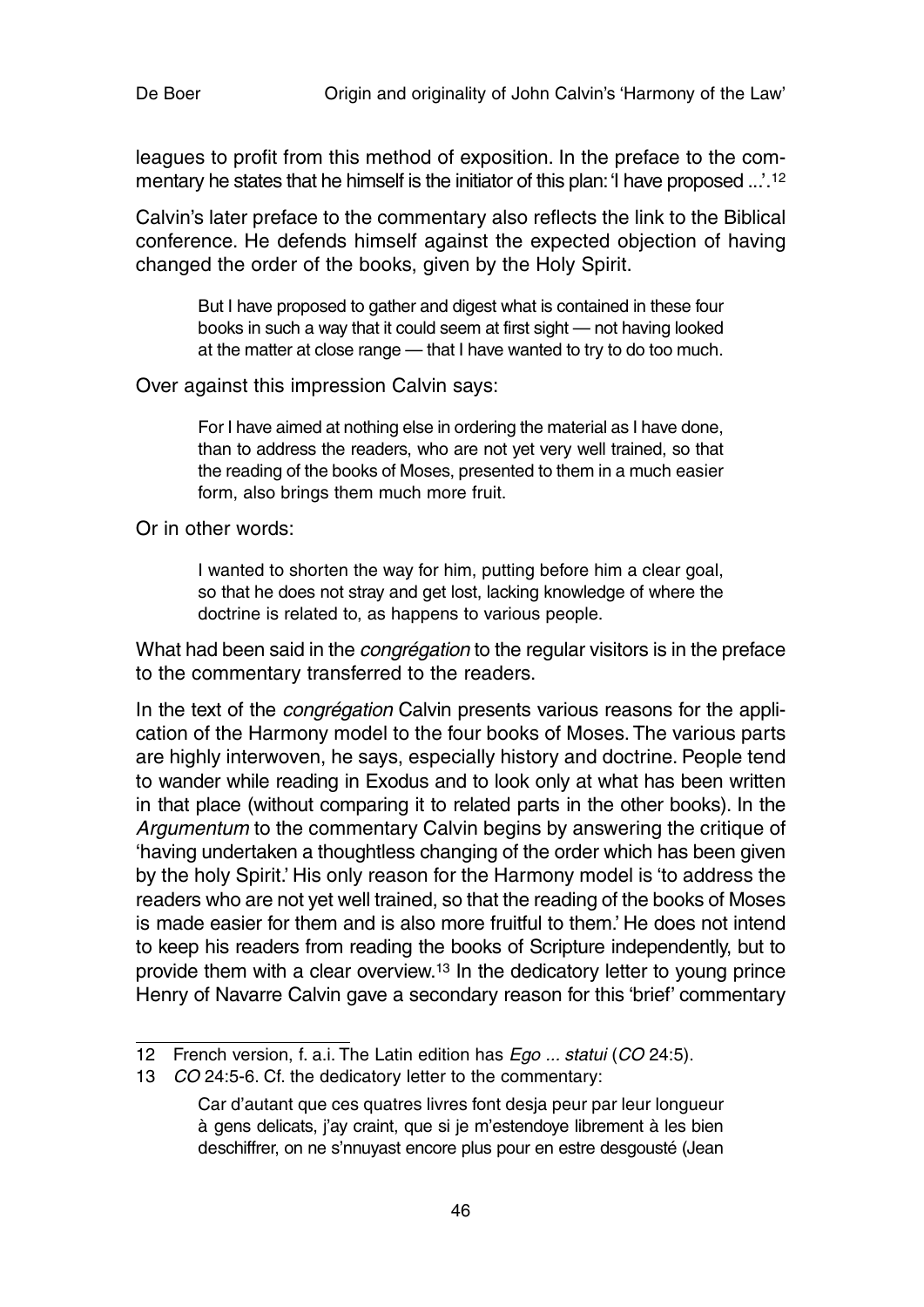and for not writing separate commentaries on each of the four books: his frail health. 'I would rather have assembled a concise exposition than to leave an unfinished work behind' (which is quite an understatement for a book of 625 folios in the Latin edition).14

It is clear that Calvin wrote the master plan for this method of working with so many ministers participating. There must have been a written outline in which Calvin ordered the historical and legal material. Following the historical material of Exodus 1-19, expounded in the normal sequence of the chapters, the clustering of passages from the various books begins with an introduction to the giving of the Law (Ex. 20, Deut. 5). At such a point we can detect in the commentary a reference to the original master plan in the Bible studies.

Since the order of teaching (docendi ratio), which I have proposed to follow, and the sequence require that this same preface, as it is repeated in Deuteronomy in as many words, should also be read in connection at this point, I have thought it fitting to insert the five verses [Deut. 5:1f], which in this place precede it [the Law], for they are connected to the same chief matter.<sup>15</sup>

Such statements, found scattered in the text of the commentary, remind us of the master plan of the project in the Company of Pastors.16 Every minister had to know what combination of passages to study, before his turn in expounding came round. Calvin must have presented a written outline to his colleagues, in which the various chapters and sections of the Biblical books which should be read in conjunction, were indicated. Such an outline was at the same time both the program of the Bible studies of the Company of Pastors and Calvin's own sketch of his growing commentary. It is a pity that this outline did not survive, since scholars tried to analyze the structure of the commentary (as for example T.H.L. Parker).

Calvin, Commentaires sur les cinq livres de Moyse. Genese est mis à part, les autres sont disposez en forme d'Harmonie; Genève: François Estienne, 1564; CO 20: 121: no 3998).

<sup>14</sup> J'aimois mieux en avoir recueilli une exposition sommaire, que de laisser un labeur imparfait (Jean Calvin, Commentaires sur les cinq livres de Moyse; CO 20: 121). T.H.L. Parker also points to the fact that Calvin re-arranged the historical material on the basis of chronological probability (Calvin's Old Testament Commentaries [Edinburgh: T. & T. Clark, 1986], 93.)

<sup>15</sup> CO 24:210.

<sup>16</sup> See also CO 24:238:

These things will be spoken of in their proper place in the regular course of history, from which my method of teaching (ratio docendi) has compelled me to wander a little.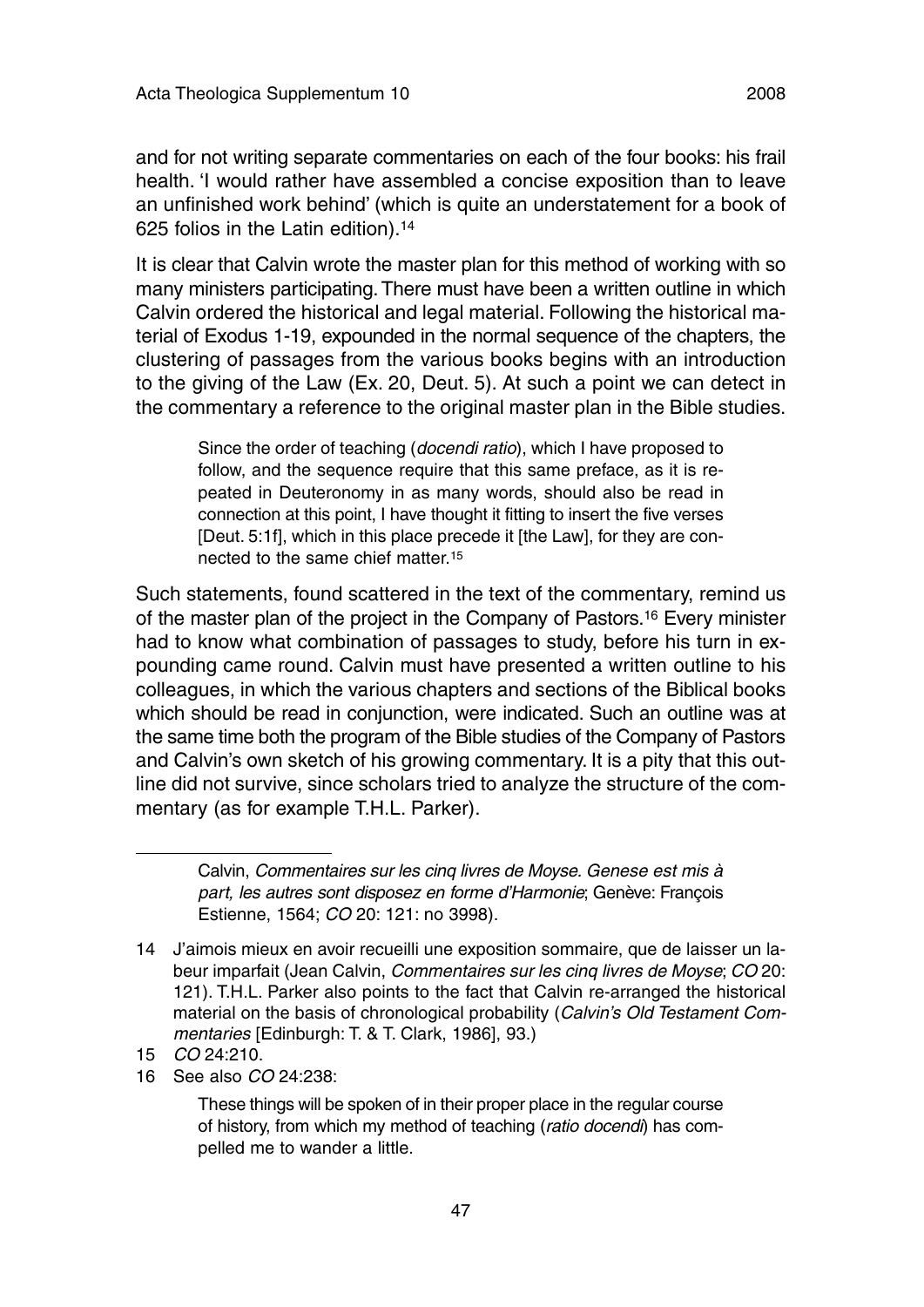# 4. THE CHOICE: NOT A RUNNING COMMENTARY

Were there other, hidden reasons in Calvin's own mind why he decided not to expound the books of Moses in consecutive order, but to develop the model of a Harmony? In 1544 Johannes Brenz' commentary on Exodus had appeared, in 1555 Martin Borrhaus' In Mosem divinum legislatorem […] Commentarii. In September 1559 a colleague in Geneva, Nicolas Des Gallars, was ready to publish the first of his Biblical commentaries, In Exodum, qui secundus est liber Mosis, commentarii (Genève: Jean Crespin, 1560), <sup>17</sup> with a long and jubilant dedication to Farel, Calvin, and Viret. On 22 August 1559 — that is just one week before the Company of Pastors started their study of the Harmony, beginning with Exodus — permission to print Des Gallars' commentary on Exodus had already been asked by the printer Jean Crespin.18 Des Gallars still worked in Geneva when his book came out (in April 1560 he was assigned to a new task in London, where he arrived in June). He thus partook in the early phase of the *congrégations* in which the Company of Pastors studied the historical part of Exodus. Des Gallars' expository insights, laid down in his commentary, could have contributed both to the Bible studies and to Calvin's own Harmony. Nicolas des Gallars offered a complete and running commentary on Exodus.This must have influenced Calvin's suggestion to take the alternative approach of a Harmony. In the one and only contribution by Calvin, however, there is no allusion to Des Gallars' work.The relation between that remarkable commentary and Calvin's Harmony should be traced in the critical edition of the latter.

The Harmony project kept the ministers occupied until late in 1562, when they chose Galatians as the next book to expound in the congrégations. The two surviving texts on Galatians bear no date, but Colladon reported the beginning of that series as: in November 1562.19 The reading of the four books of Moses thus took the Company over three full years to complete: from 1 September 1559 until late October 1562. On 12 January 1563 Calvin asked the Council's permission to publish 'the Harmony of the books of Moses, which has been explained in the Bible studies.'20 In July the work was being printed. In the second half of 1563 Calvin worked on the French translation (published in 1564).<sup>21</sup> The fact

21 On 30 November 1563 Calvin wrote to Krzysztof Trecy:

I have undertaken to translate my commentaries on Moses in the French language, not only so that the reading of this work should be accessible

<sup>17</sup> P. Chaix, A. Dufour, G. Moeckli, Les livres imprimés à Genève de 1550 à 1600 (Genève: Librairie Droz, 1966), 43; Jean-François Gilmont, Bibliographie des éditions de Jean Crespin, 1550-1572, vol. 1 (Verviers: Librairie P.M. Gasson, 1981), no. 60/6.

<sup>18</sup> Gilmont, J.-F., Bibliographie des éditions de Jean Crespin, vol. 1:131.

<sup>19</sup> CO 21: 93.

<sup>20</sup> Quoted after the Registres du Conseil in BC II:1016.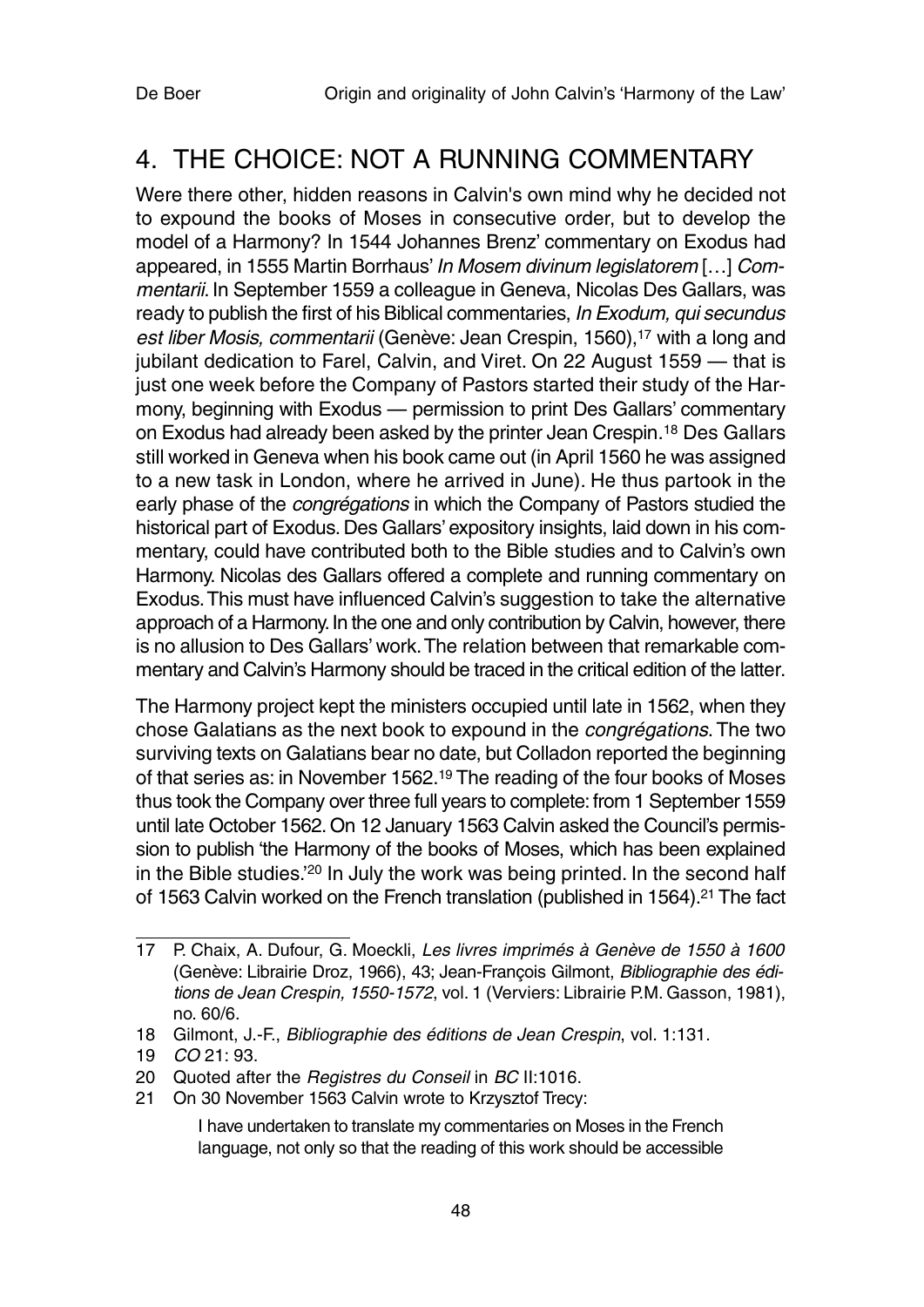that Galatians was inserted before the Company proceeded to their reading of the historical books of the Old Testament with Joshua in June 1563, may indicate that Calvin was occupied with the final work on his commentary and its French version until May 1563.

Although the congrégations were the incubator of Calvin's plan in which all ministers participated, the Harmony was still — as were his other commentaries proper — his project. This is underlined by the fact that as early as July 1561 Ambrosius Blaurer wrote to Calvin that he is looking forward to the publication of the Harmony.22 Blaurer was informed — the letter suggests by another participant to the *congrégations* — of the fact that a commentary was written, while the four books of Moses were studied by the Company of Pastors in Geneva.

### 5. THE HARMONY OF THE GOSPEL

What is the origin and originality of Calvin's idea to expound Exodus-Deuteronomy in the form of a Harmony? John Hesselink already called this undertaking 'rather unique', but commented only on the manner in which Calvin organized his material, following the preface to the Harmony.<sup>23</sup> According to Parker, the re-arrangement of the material is 'both radical and a masterpiece of organization and systematization'.<sup>24</sup> 'To what extent, if any, Calvin's construction of his harmony was influenced by earlier works has yet to be investigated', says David F. Wright.<sup>25</sup> In this and the next paragraph various contributing

to our people, but also because it is necessary to correct the numerous errors with which it is teeming — a work which by the way I do not regret (CO 20:199).

See Beza's Vie de Calvin: 'Il a traduit luv-mesmes de bout en bout ce gros volume de ses Commentaires sur les quatre derniers livres de Moyse, reconferé la translation du premier [the volume on Genesis]' (CO 21:34). And: '[...] il a entrierement traduit de Latin en François son Harmonie sur Moyse, revue la traduction de Genese […]' (CO 21:42).

<sup>22</sup> CO 18:538 (no. 3430). Calvin's response to an earlier letter (CO 18:474f, no. 3401, compared to p. 422, no. 3371) suggests that Blaurer had his information on the Harmony project not from Calvin.

<sup>23</sup> I. John Hesselink, Calvin's Concept of Law (Princeton Theological Monograph Series, vol. 30) (Allison Park PA: Pickwick Publications, 1992), 15f and 40, n. 28; Albert Thiel, In der Schule Gottes. Die Ethik Calvins im Spiegel seiner Predigten über das Deuteronomium (Neukirchen-Vluyn: Neukirchner Verlag, 1999) does not use the Harmony in his study of the sermons (cf. p. 74f).

<sup>24</sup> Parker, Calvin's Old Testament Commentaries, 94.

<sup>25</sup> David F. Wright, 'Calvin's Pentateuchal Criticism: Equity, Hardness of Heart, and Divine Accommodation in the Mosaic Harmony Commentary', Calvin Theological Journal 21 (1986), 34.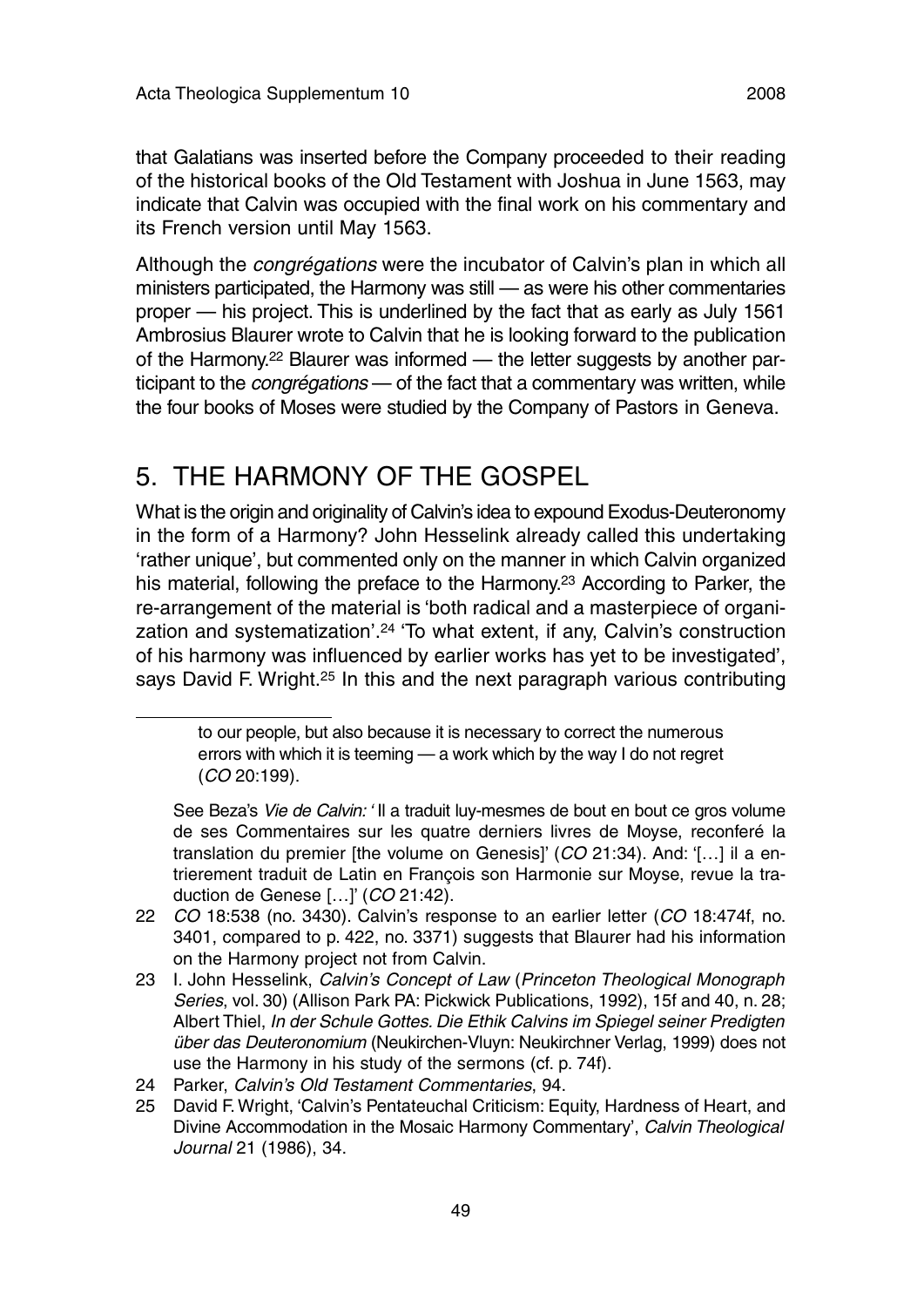factors and possible influences to the idea of a Harmony of this part of the Old Testament are investigated.

It seems forcing an open door to point to the fact that Calvin published his Harmony of the Gospels in 1553 as the last of his New Testament commentaries in 1555. Still, it is worthwhile to look into this obvious parallel. In 1553 he had suggested to the colleagues to expound the first three Gospels in the congrégations, 'put together in the form of a harmony'.26 The commentary was published in a French edition with the title: Concordance, qu'on appelle Harmonie, composée de trois Evangelistes, ascavoir S. Matthieu, S. Marc, et S. Luc.<sup>27</sup> The Latin title has only Harmonia.

But the relation between the two Harmonies is even closer in time. In July 1559, shortly before the series on the last four books of Moses in the Bible studies started, Calvin chose to expound in the pulpit 'l'harmonie des trois Evangelistes'.<sup>28</sup> This series lasted until the very last day of his preaching, Sunday 6 February 1564.29 It must have been a clear choice to work once again on the three Gospels, while expounding the last four books of Moses in a similar form of a Harmony.

The first example of a harmony of the four Gospels is the *Diatessaron* of Tatian (c. 160), who used the chronology of the Gospel of John. Eusebius referred to Ammonius, who followed Matthew and printed the parallel passages from the other Gospels alongside.30 Eusebius himself wrote his *Canones*, an overview of the parallels between the four Gospels in ten charts.31 Augustine's theoretical work, referred to below, is connected with this tradition. Erasmus' edition of the Greek New Testament presented the text of Eusebius' charts to the scholars of the 16<sup>th</sup> century.

In choosing the form of a Harmony of the Gospels Calvin may have followed the suggestion by the Church Father Augustine in his De con-

<sup>26</sup> CO 21:76: Lors aussi on commença en la Congrégation les vendredis, les trois Evangelistes conjoints ensemble par manière de Concordance.

<sup>27</sup> BC II:55/5.

<sup>28</sup> CO 21:89.

<sup>29</sup> Denis Raguenier wrote down 65 sermons (see the catalogue of 1796, SC II, p. XIX). These were published in 1562 by Conrad Badius (BC II:62/22-23).The transmission of the series on the Gospel Harmony came to an end because of Raguenier's death (late 1560 or early 1561). R. Peter established that the last of the 65 sermons, as transcribed by Raguenier, was held on 17 November 1560. The publication can be regarded as a tribute to the deceased scribe (BC II:954).

<sup>30</sup> Berthold Altaner - Alfred Stuiber, Patrologie.Leben, Schriften und Lehre der Kirchenväter, 9. ed. (Freiburg: Herder, 1978), 210.

<sup>31</sup> Printed in: Novum Testamentum Graece, ed. E. Nestle - K. Aland, 26. ed. (Stuttgart: Deutsche Bibelstiftung, 1979), 73\*-78\*.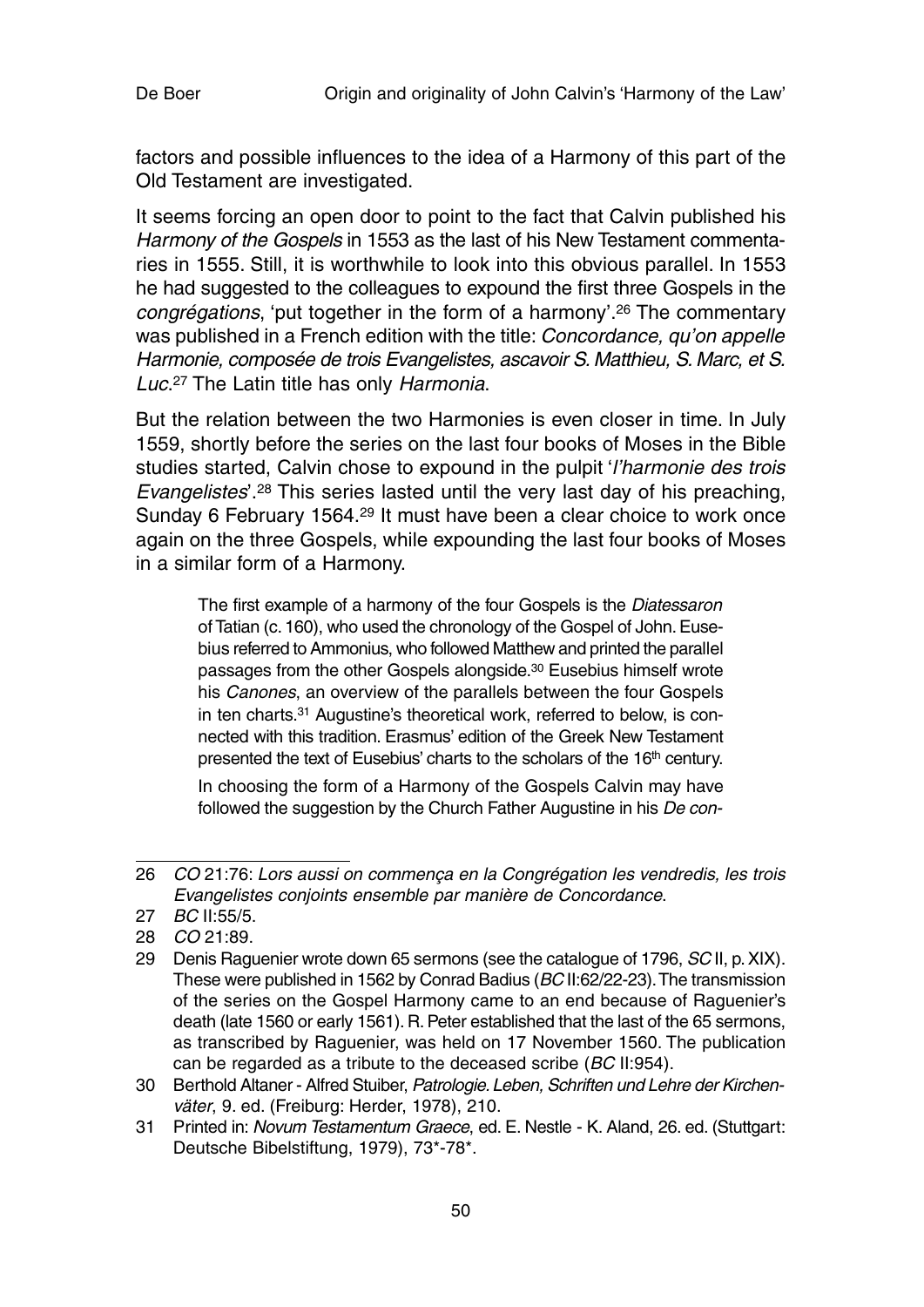sensu evangelistarum.<sup>32</sup> He certainly followed the example of Martin Bucer's Commentary on the Synoptics (1527; 1530; 1536). The Lutheran scholar Andreas Osiander also published a Harmoniae evangelicae libri quatuor (Froben, Basle 1537).<sup>33</sup> Bucer's attempt only went halfway to a harmonization. He had the text of Matthew printed and followed it, inserting expository notes on Marc and Luke. Osiander offered a parallel text of all four Gospels and scrupulously tried to avoid breaking up the sequence of each Gospel. In 1549 a Roman Catholic bishop, Cornelius Jansenius, also published a Concordia evangelica (Gent).<sup>34</sup> Charles du Moulin criticized Calvin for having only collated the first three Gospels is his Collatio et unio quatour Evangelistarum Domini nostri Jesu Christi, written in 1563 and published two years later (Paris: Nicholas Laurent, 1565).35

The concept of a Harmony of the Gospels surely was not Calvin's own. Was the similar concept of a Harmony of Old Testament books a borrowed one as well, or was this an original variant of John Calvin? The solution is easy: Calvin developed the traditional idea of the Gospel Harmony into a highly original application to the last four books of Moses. His motives are both practical and systematic theological. The practical reason is given in the preface: so that readers of Scripture may haven an easier access to these books.

### 6. THE HARMONY OF THE LAW

What was Calvin's systematic theological motive? I would suggest that Calvin wanted to write a counterpart to his Harmony of the Gospel in a *Harmony of* 

<sup>32</sup> CSEL 43. See Dieter Schellong, Calvins Auslegung der Synoptischen Evangelien (Forschungen zur Geschichte und Lehre des Protestantismus, 10. series, vol. 38) (München: Chr. Kaiser Verlag, 1969), 43-58; Dieter Wünsch, Evangelienharmonien im Reformationszeitalter. Ein Beitrag zur Geschichte der Leben-Jesu-Darstellungen (Arbeiten zur Kirchengeschichte, vol. 52) (Berlin - New York:Walter de Gruyter, 1983).

<sup>33</sup> Cf. Gerhard Müller, 'Osianders "Evangelienharmonie"', in: Histoire de l'exégèse au XVIe siècle. Textes du colloque international tenu à Genève en 1976, ed. Olivier Fatio - Pierre Fraenkel (Études de Philologie et d'Histoire 34) (Genève: Librairie Droz, 1978), 256-264.

<sup>34</sup> On Osiander and Jansen, see Le Bible de tous les temps, vol. 5. Le temps des Réformes et la Bible, ed. Guy Bedouelle - Bernard Roussel (Paris: Beauchesne, 1989), 274-279 (further: BTT 5).

<sup>35</sup> In the words of Robert M. Kingdon: 'It is intended to be a systematic supplement and correction of Calvin's famous collation of the Gospels. It attacks Calvin's exegesis in general, and in detail at many specific points' (Geneva and the consolidation of the French Protestant Mouvement 1564-1572. A Contribution to the History of Congregationalism, Presbyterianism, and Calvinist Resistance Theory [THR 92] [Genève: Librairie Droz, 1967], 141).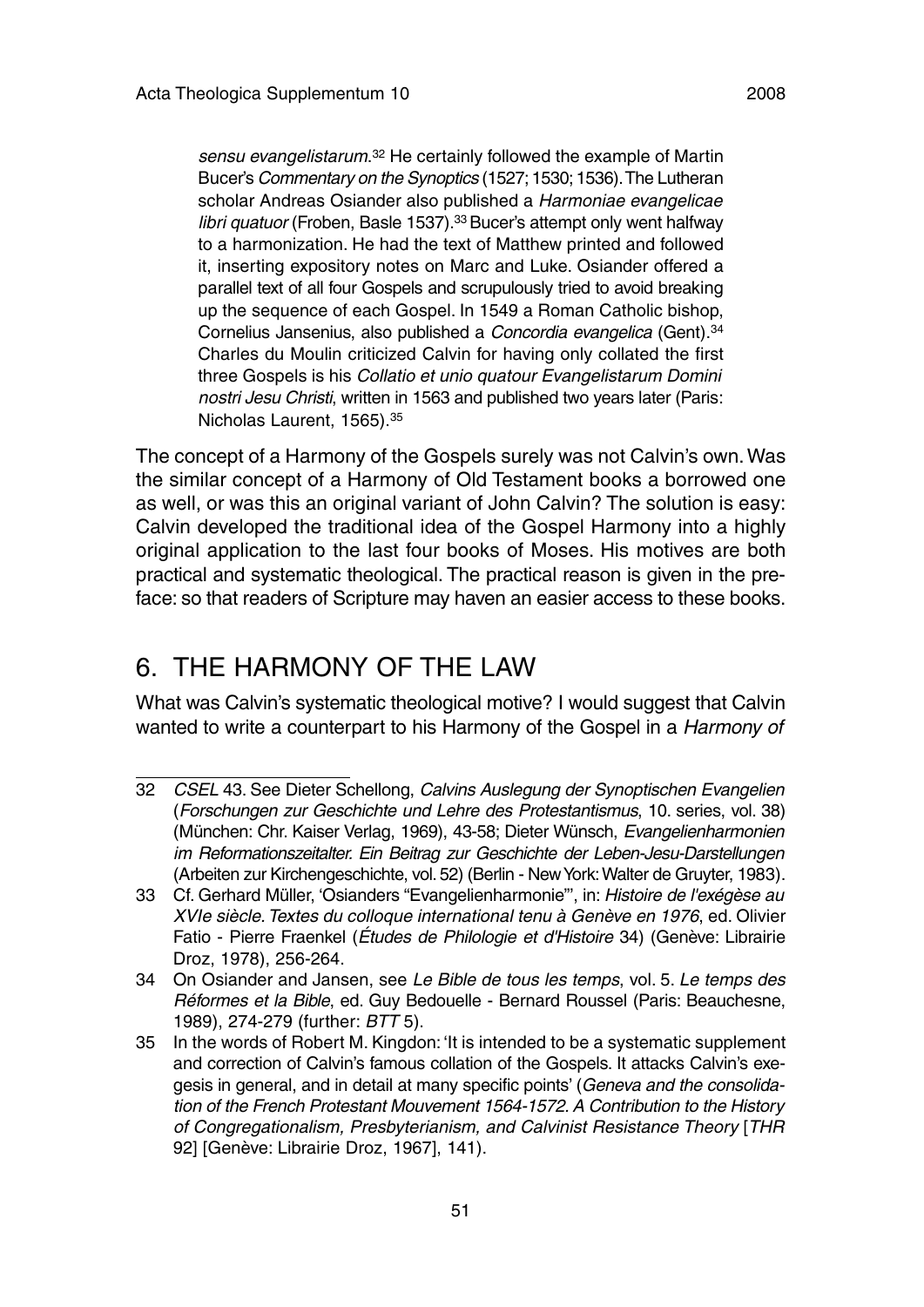the Law, an original approach for which no parallel has yet been found in the preceding history of exegesis. Although Calvin does not employ the term 'harmonia legis', it seems the obvious parallel.

A preliminary remark must be made.When we discuss the relation between Law and Gospel we only hear the systematic theological connotations. We tend to forget that 'law' in the 16th century referred to the body of texts, known as Roman and canon law. John Calvin drew his formative knowledge of what we call 'systematic theology' from his legal studies in Orleans and Bourges, where he was introduced to Justinian's *Corpus Iuris Civilis*, the codification of the laws of the Christian state, as testified by his Commentary on Seneca's De Clementia<sup>36</sup>

The process of collecting legal texts (canons) started in the 4<sup>th</sup> century, that is after the great councils. In the early fourth century the compilation Lex Dei sive Mosaycarum et Romanarum legum collatio ('The Law of God or a Comparison of Mosaic and Roman Law'), was written. This source was known to Theodore Beza (see below §9).37 In the following centuries these compilations of the decisions of councils and popes developed. The study of the Biblical text, hardly quoted in the early collections, developed at the same time and let to the compilation of the Gloss. This led, for example in Ireland, to the composition of the anonymous Liber ex lege Moyse ('Book on the Law of Moses') in the 7<sup>th</sup> century, drawing on the moral and legal prescriptions of the last four books of Moses. Of the four known manuscripts three are found in Bretagne, France, and were thus known on the continent. Even more manuscripts were found of another collection of mainly Biblical

<sup>36</sup> See F.L. Battles in the introduction to Calvin's Commentary on Seneca's De Clementia with Introduction, Translation, and Notes, ed.Ford Lewis Battles - André Malan Hugo (Leiden: E.J. Brill, 1969), 134-140.

<sup>37</sup> I want to thank Prof. David F. Wright, Edinburgh, for identifying the Collatio, encountered in Beza's edition of 1603 (see §9), as a fourth century source. The compilation of Lex Dei sive mosaicarum et romanarum legum collatio is dated between 302/313. For literature and modern editions, see: Clavis patrum latinorum, ed. Eligius Dekkers - Aemilius Gaar, 3. edition [Corpus Christianorum, Series Latina] (Brepols: Editiores Pontificii, 1995), 51f. This Lex Dei is a compilation from the work of 1. Aemilius Papinianus (c.146-212), regarded as one of the greatest classical Roman jurists, quoted in the Digesta of Justinian; 2. Julius Paulus (c.200), representative of classical Roman jurisprudence, and assessor to Papinianus; 3. Domitius Ulpinianus (†228), from whose work most of the *Digesta* stems; 4. Gaius (c.110-c.180), who wrote his Institutes in four books, describing civil law, which was used as the basis of Justiania's *Institutiones*; 5. Herennius Modestinus, and 6. Julianus Antecessor. The first three were close to Septimus Severus, the latter two 'praefectus praetorio' of the emperor.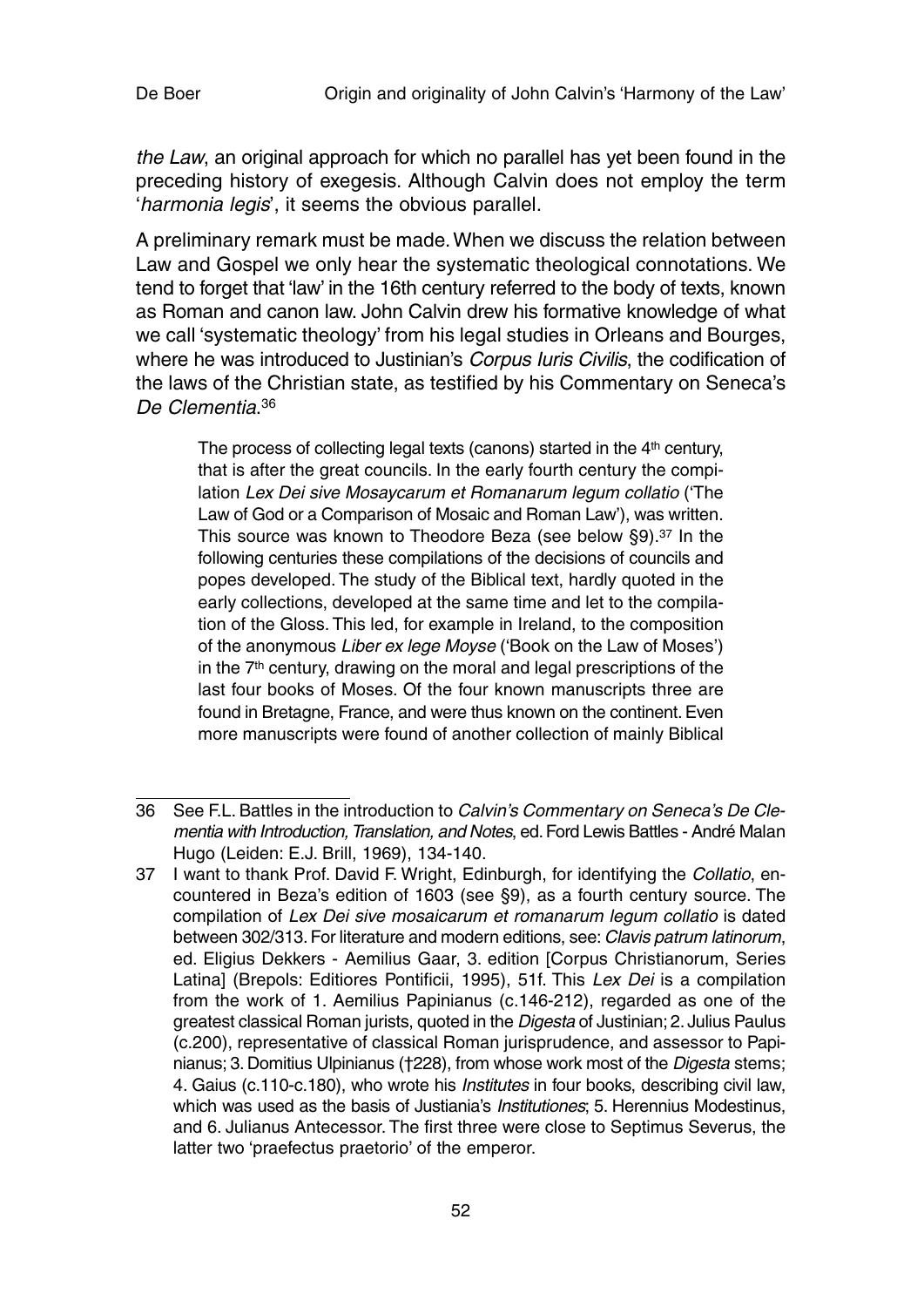passages on Christian ethics, the Hibernensis, which incorporated the Liber ex lege Myose. Here we find the Old Testament and its precepts quoted as Lex, and the New Testament as Evangelium.<sup>38</sup> The culmination of this process can be seen in Gratian's Decretum of the 12<sup>th</sup> century, which became the first part of the Corpus Iuris Canonici, to be studied by all students of law in the  $16<sup>th</sup>$  century — and Calvin in his formative years at the universities of Bourges and Orleans among them.

It is in this context of the study of Christian law that a comparison between Roman and Biblical law can be expected. Calvin could have encountered a 'legal' approach to the last four books of Moses from the early Middle Ages during his studies. To Calvin, the lawyer and theologian, it was therefore a logical step to compose his own 'Harmony of the Law'.

What was Calvin's theological motive? When he began to compose his 'Harmony of the Law' of the Old Testament, the fundamental hermeneutical decisions had already been made. A number of observations can be made.

6.1 The first is his distinction between history and doctrine. This distinction as such is not found in the *Institutes*, but in the introduction to the first *congré*gation on the Gospel of John (one of the few texts that also survived). This distinction is not found in the Argumentum of the Harmony of the Gospels. In 1550 the ministers had started working on the Gospel of John, preceding the Harmony of the Synoptic Gospels (1553-55). In the congrégation on John 1 Calvin had made the same distinction between 'histoire' and 'doctrine'.39 That is the main difference between the Gospel of John and the three Synoptic Gospels. All four Evangelists are historians, but John has much more emphasis on doctrine (while Paul, speaking of 'his Gospel', has pure doctrine), the other three on history. They speak only briefly of the doctrine of Jesus Christ. This hermeneutical distinction between history and doctrine is also the basis of Calvin's second Harmony.

6.2 All other theological and hermeneutical distinctions had already been made in his treatment of the law in the Institutes. Calvin's treatment of the Decalogue already had its place in the ethics of the Institutes in 1536 following the Catechism structure of Martin Luther. In 1559, shortly before he started working on the Harmony of Exodus to Deuteronomy, Calvin had finished the ultimate Latin edition of the Institutes.The following changes were made. First, the treatment of the Decalogue was now placed within book II on redemption, Chapter VIII. Secondly, while in the earlier editions the section 'On the use

<sup>38</sup> Jean Gaudemet in: Bible de tous les temps, vol. 4, Le Moyen Age et la Bible, ed. Pierre Riché - Guy Lobrichon (Paris: Éditions Beauchesne, 1984), 333-339 (further: BTT 4).

<sup>39</sup> CO 47:467f.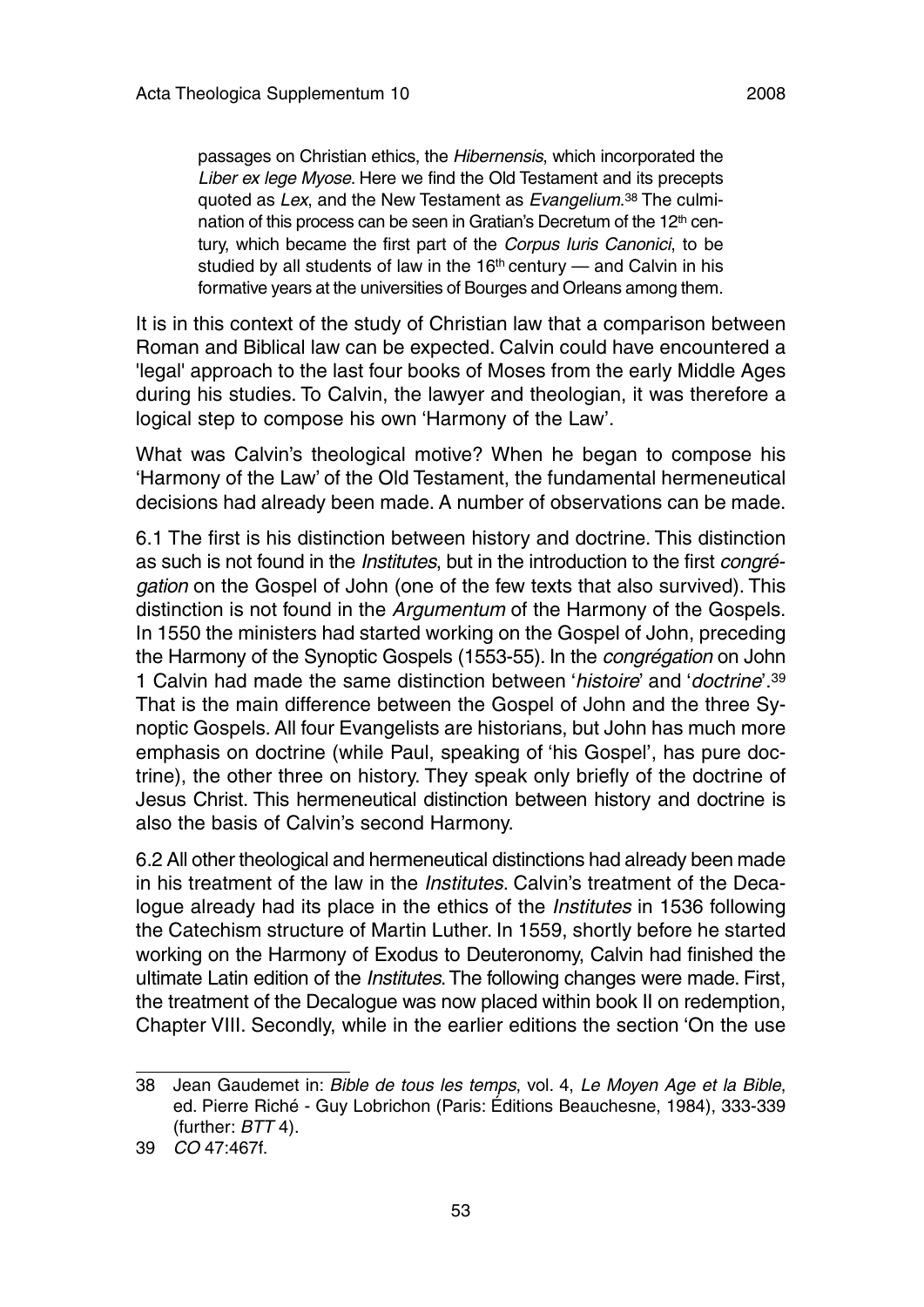and service of the law' (De legis usu et officio) was found after the treatment of the Decalogue, in 1559 this section became Chapter VII, preceding the explanation of the Decalogue.40 The material found in this chapter of the Institutes of 1559 provided the systematic theological starting point for Calvin's new undertaking, a Harmony of the books of the Mosaic Law, launched also in 1559.41

6.3 In Chapter VII of Institutes II we find the Christological perspective of Old Testament law. 'Paul justly calls Christ the fulfilment or end of the law' (l'accomplissement ou la fin de la Lov. II vii 2).<sup>42</sup> We also find the basic distinction between the moral and ceremonial law (vii 14, 16-17). And, of course, the treatment of the law is centred around the Ten Commandments. The distinction between promises and threats is found in the introduction to the Decalogue (viii 4).This systematic theological design is the basis of Calvin's model of the Harmony of the law.

Also from occasional remarks in the Harmony it is clear that Calvin — as always — intended this connection between his Harmony, a Biblical commentary, and *Institutes*. In the context of the prologue of the law Calvin remarks: 'How far the law is perpetual I have more fully discussed in the second book of the Institutes, Chapter 11.'43 At the end of his discussion of Christ as the aim and use of the Law, which follows his exposition of the Ten Commandments in the Harmony, Calvin refers his readers to Inst. II vii: 'Let my readers seek in the second book of my Institutes, Chapter VII, what further tends to the explanation of this subject.'44

Calvin did not employ the term 'Pentateuch' is his commentaries. The term itself is known since Origen's commentary on John and was also used by the Latin Church Father Tertullian.<sup>45</sup> Calvin did not use the term Torah in its technical sense either. Only once, in commenting on Deut. 17:8, he gave a lexicographical discussion on the Hebrew word, 'which, although it means teaching, yet undoubtedly signifies that

45 R.K. Harrison, Introduction to the Old Testament (Inter-Varsity Press, 1969), 495.

<sup>40</sup> Cf. CO 1:426-438 (§ 91-105) to CO 2:252-266; OS III:326-343.

<sup>41 &#</sup>x27;In some ways this is a greater monument to Calvin's systematic genius than the Institutes' (I. John Hesselink, Calvin's Concept of Law, 16). Cf. Marten H.Woudstra, 'Calvin Interprets What "Moses Reports". Observations on Calvin's Commentary on Exodus 1-19', Calvin Theological Journal 21 (1986), 151.

<sup>42</sup> Jean Calvin, Institution de la religion chrestienne. Edition critique avec introduction, notes et variants, ed. J.-D. Benoit, vol. II (Paris: Librairie Philosophique J. Vrin, 1957), 117.

<sup>43</sup> CO 24:256: Quatenus autem lex sit perpetua, libri 2. Institutionis cap. 11 fusius disserui.

<sup>44</sup> CO 24:728: Caetera quae ad huius loci explicationem faciunt, ex libro secundo Institutionis, capite septimo petant lectores.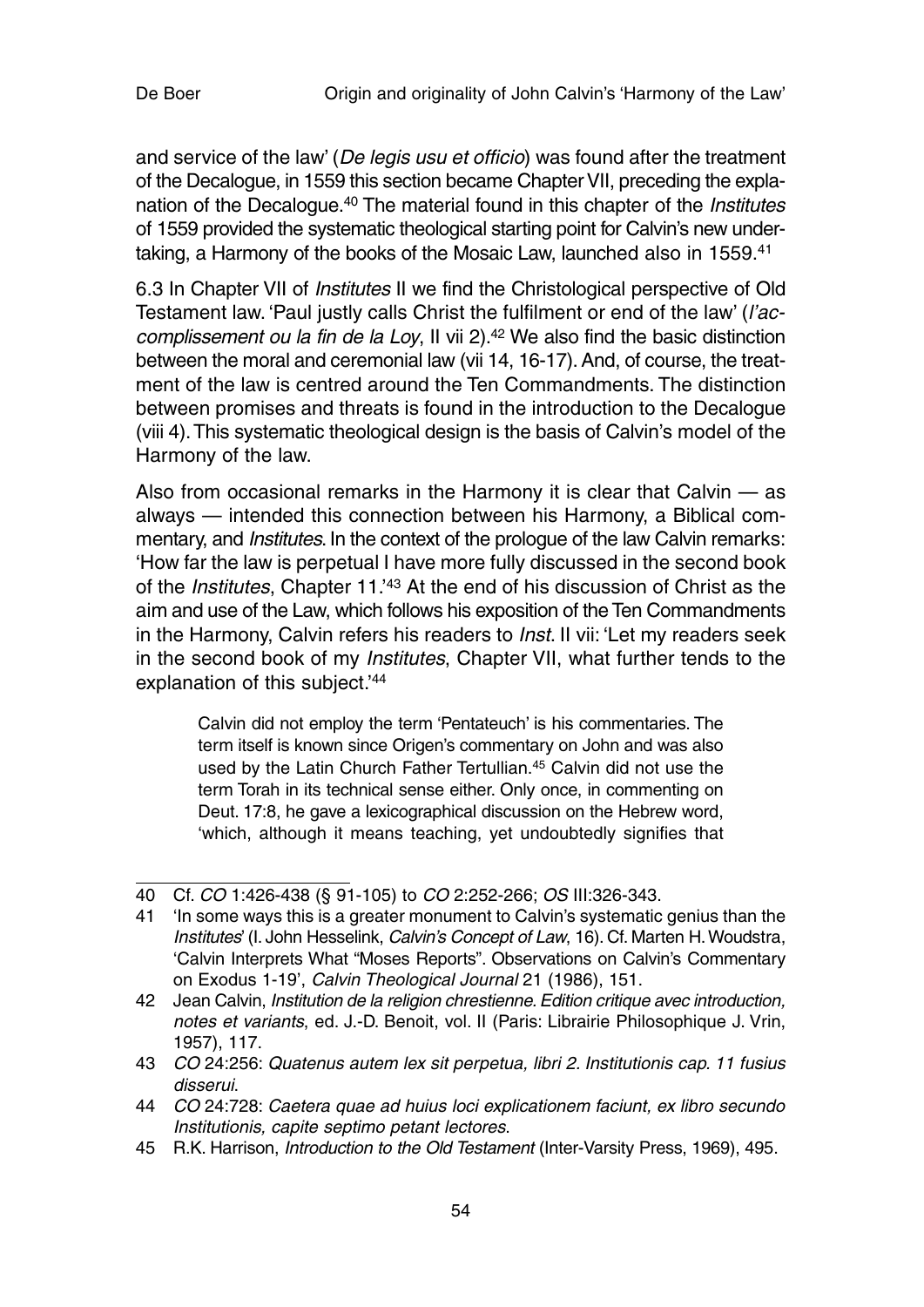teaching which is comprised in the Law, nay, it is equivalent to the word law'.46 The Jewish concept of Torah is not part of Calvin's frame of reference, but the elliptical union of Law and Gospel.

One final observation on the large picture: the basic distinction between law, history, and prophecy is mirrored in the expository program of his later years. In his lectures Calvin worked during the years 1559-1563 on Old Testament prophecy (Daniel, Jeremiah, and Lamentations), in his weekday sermons on history (Genesis, Judges, 1 and 2 Samuel), while in the Bible studies on Fridays he concentrated on the law of the Old Testament.

### 7. THE DISTINCTIONS OF THE HARMONY

In §2 of this essay we began the comparison between the text of the *congré*gation and the commentary regarding Calvin's remarks on the overall plan. In the middle of the introduction in the *congrégation* is a short paragraph on the title of the book Exodus ('that is: departure or exit'; no reflection on the Hebrew name) and on the mixed contents of the second book of Moses.<sup>47</sup> In the commentary this part is transferred to the more logical place of the exposition of Ex. 1:1. There the remark on the book title 'Exodus' is developed a little further: 'The departure of the people of Israel out of Egypt is called the birth of the Church.'48 This is then applied to the Church of today: it is a mirror of God's goodness in electing his Church by grace alone.

The primary distinction in the *congrégation* is between history and doctrine in the four books of Moses 49

1. Calvin divides history in two parts.

1.1 God's goodness and promises as the first part of history.

1.2 The second element in the historical parts of Exodus-Deuteronomy is found in castigations, meant to correct the sins of the people.

<sup>46</sup> CO 24:471.

<sup>47</sup> Ms.fr. 40a, f. 133a-b.

<sup>48</sup> Cf. Jean Calvin, Des scandales, ed. Olivier Fatio (Genève: Librairie Droz, 1984), 100-102; E.A. de Boer, John Calvin on the Visions of Ezekiel. Historical and Hermeneutical Studies in John Calvin's Sermons inédits especially on Ezek. 36- 48 [Kerkhistorische bijdragen 21] (Leiden - Boston: Brill, 2004), 173-177.

<sup>49</sup> The Latin edition has in the second paragraph of the preface a passage on the distinction between history and doctrine (Hanc distinctionem non tenet Moses in suis libris … until ut admoniti de sancti prophetae mente et consilio in eius scriptis melius proficiant, CO 24:5-6), which is omitted in the French translation.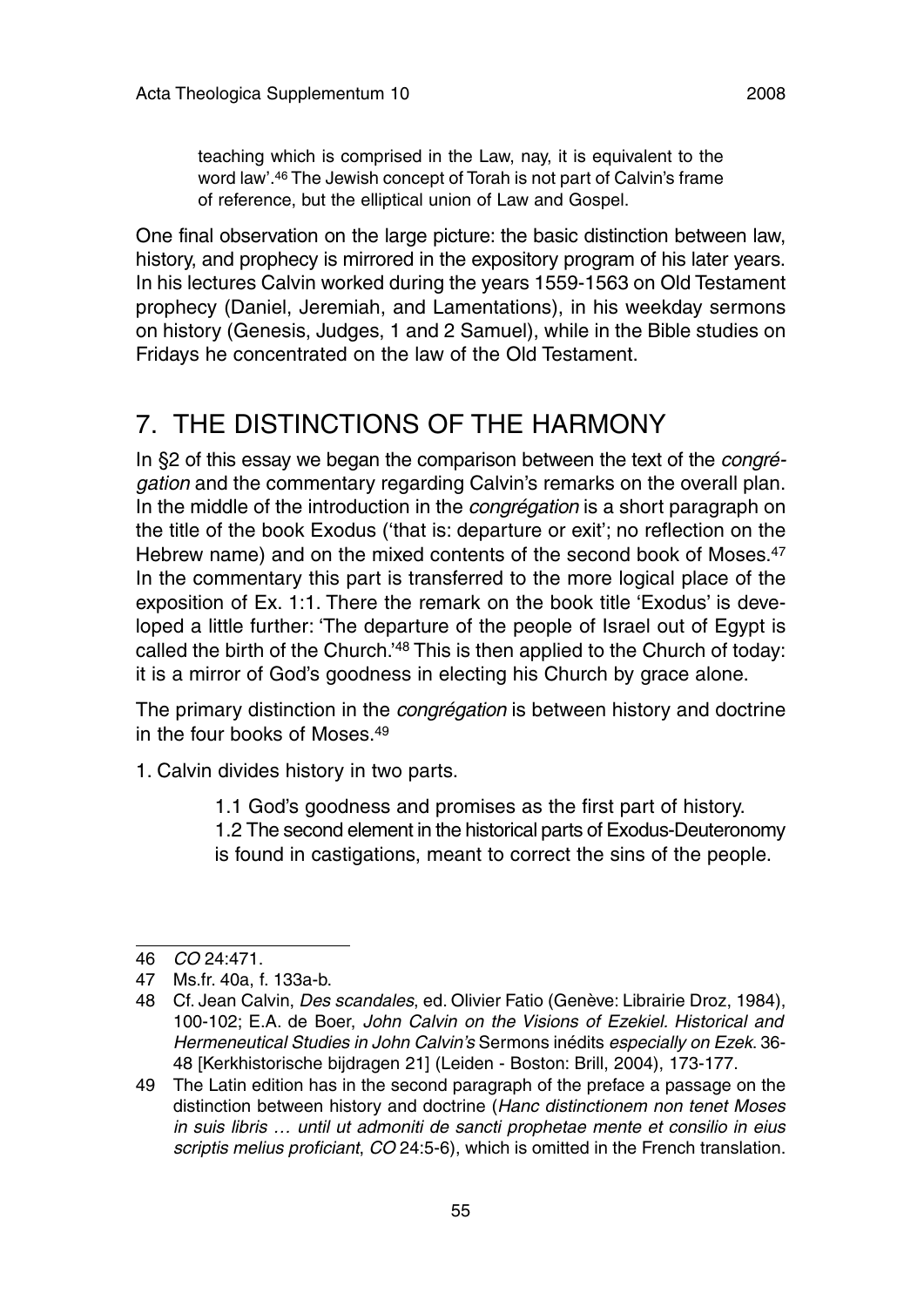- 
- 2. Doctrine is divided into four parts:

2.1 The preface to (the giving of) the Law;

2.2 The Ten Commandments, 'together with what should be added', the various laws spread throughout the books which can be related to one of the Ten Commandments;

2.3 The aim of the Law;

2.4 The ceremonies of the Old covenant.

For it will not be enough to understand what the Law contains, but we have to know why it has been given to us and to what aim, to which end it should serve us and what is its true use: that the whole shall be in agreement with the benedictions and maledictions of God, which He pronounces, as we shall see.<sup>50</sup>

The ceremonies can also be distinguished into:

2.4.1 Those of the first table of the Law, on the temple, the priesthood and sacrifices;

2.4.2 Those of the second table, that is the civil ordinances and punishments.

3. After that comes the following of the historical parts, 'everything that Moses recounts in that book regarding the redemption of the people until the publication of the Law'<sup>51</sup>

4. Finally, the canticle of Moses and his death form together the end of these four books.<sup>52</sup>

A nearly identical division is found in the Argumentum to the commentary. Only the third and fourth aspects of doctrine, the aim and ceremonies of the Law (2.3 and 2.4), are inverted in the commentary. But in his congrégation Calvin already noted, speaking from memory, that these two aspects should be put in reversed order:

There is yet another point which I have left out, that is what is the supplementary [aspect] (*l'accessoire*) to the Ten Commandments, comprising up to a third part of these books, for Leviticus is full of it and even in Exodus a quarter part is dealing with this.<sup>53</sup>

<sup>50</sup> Ms.fr. 40a, 134b.

<sup>51</sup> Ms.fr. 40a, f. 135a.

<sup>52</sup> Cf. CO 25:57: In relinqua huius operis parte contextum historiae sequemur, usque ad finem Deuteronomii, ubi narratur mors ipsius Mosis, introducing the last part called Reditus ad historiam.

<sup>53</sup> Ms.fr. 40a, f. 134b.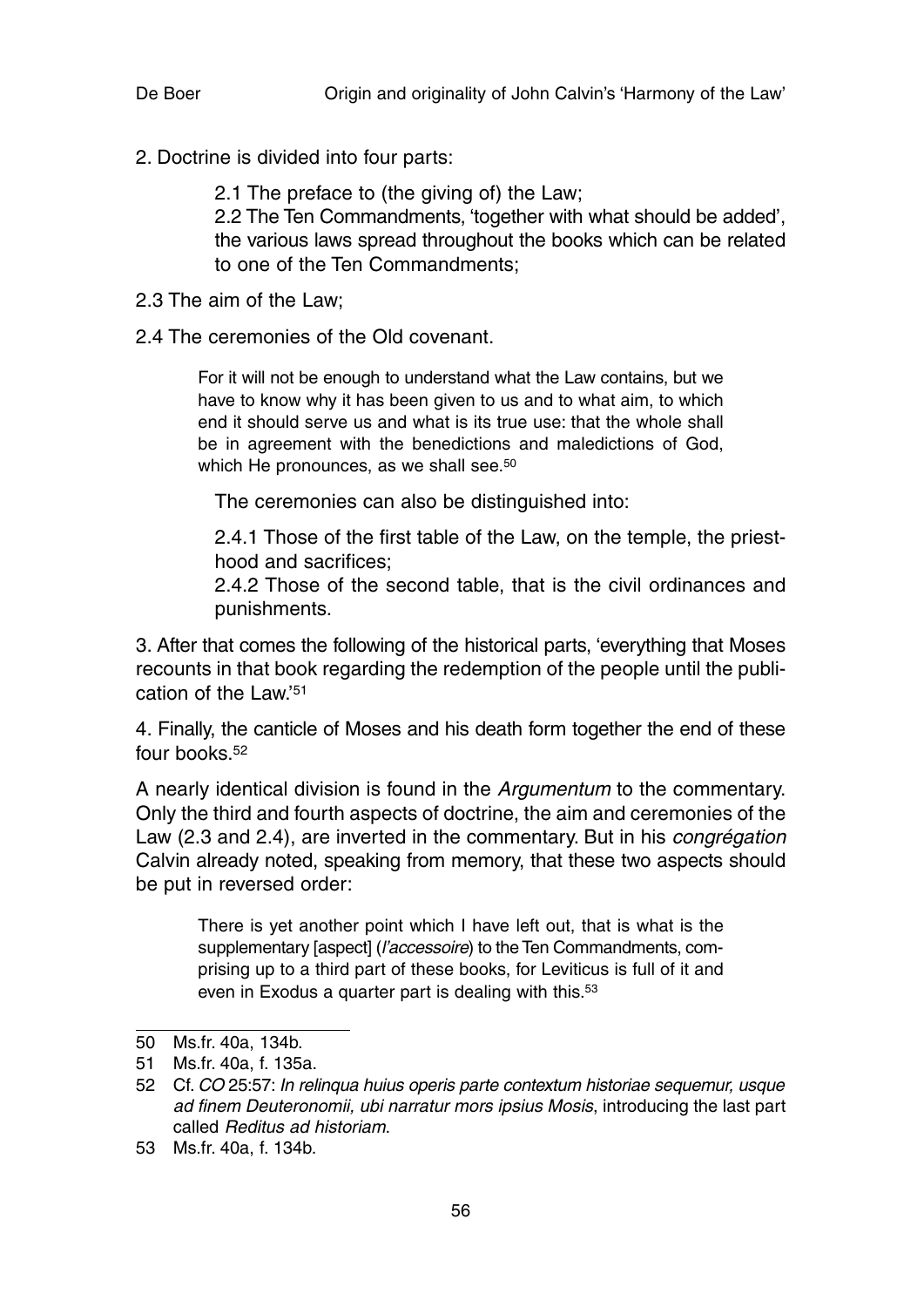In the commentary this introductory part of the *congrégation* is inserted in the Argumentum, preceding the textual commentary.

There is one major difference between the introduction in the *congrégation* and in the commentary. In the *congrégation* Calvin remarks on the ceremonies: If we ask why God has ordered the ceremonies of the tabernacle and priesthood,

[T]his was for no other reason than to keep the people in his obedience, to train them in his service and to provide the people with the means and aids there to (so to speak), so that it would be confirmed in the first table of the Law.54

This passage on the positive meaning of the ceremonies to Israel is replaced in the preface of the commentary by a long passage on the relevance of the Old Testament ceremonies to the Church:

... that all additions which are given with the Ten words, are not — to say it correctly — of the substance of the Law, add nothing to the service of God, and are not required as necessary or even useful. unless they are put in their lower position. In short, all ceremonies are but accessories (accessories), not [meant] to add a single detail to the Law, but to keep the faithful in the spiritual service of God […].

The same is stressed regarding the ceremonies to the second table of the Law.55 This sharp distinction between the substance of the Law and the ceremonies is in accordance with Calvin's teaching in the Institutes (II xi 4).

- 54 Si nous demandons pourquoy il a fait cela, ce n'a esté sinon pour entretenir le peuple en son obeissance, pour l'exercer en son service, pour luy donner des moiens et comme adminicules qu'on appele, à fin qu'il fust confermé en la pre<mie>re <t>able de la Loy (Ms.fr. 40a, f. 134b).
- 55 Et pourtant Dieu proteste que ce que j'ay touché est vray, assavoir que toutes editions qui sont mises avec les Dix paroles, ne sont point à proprement parler, de la substance de la Loy, & n'emportent rien de soy quant au service de Dieu, & ne sont requises comme necessaries, ou mesmes utiles, si elles ne sont rangées en leur degree inferieur. En somme, toutes ceremonies ne sont qu'accessoires, non point pour adjouster une seule minute à la Loy, mais pour entretenir les fideles au service spiritual de Dieu, qui est de se fier en luy, de s'assujetir avec vraye repentance, de l'invoquer avec louanges, lesquelles monstrent qu'on n'est pas ingrat envers luy; & aussi de s'humilier pour porter en patience toutes afflictions. Quant est des commandemens politiques, il ne s'en trouvera pas un qui adjouste rien à la perfection de la seconde Table; il s'ensuit donques qu'on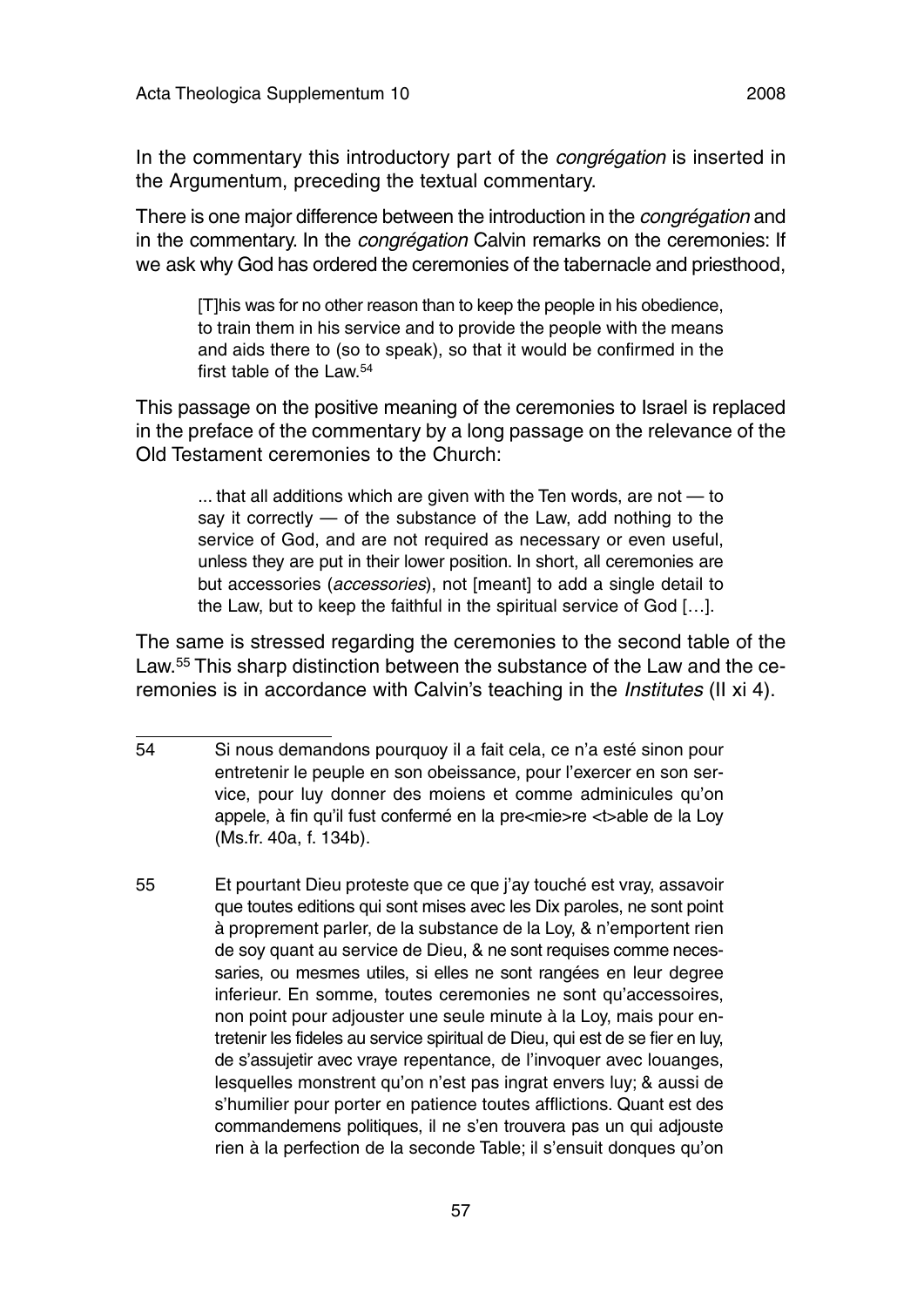This approach to the books of Moses with systematic theological distinctions in the pre-critical era of Biblical studies differs greatly from the literary and historical criticism of the Pentateuch since Julius Wellhausen. For Calvin and the expositors of the  $16<sup>th</sup>$  century there is no Jahwist narrative or Elohist source, no Priestly Code or Deuteronomic document. Calvin's approach is a precursor of sound Biblical theology, working from the acceptance of the basic unity of the Old and New Testament and of the elliptical unity of Law and Gospel.

# 8. CALVIN'S SOURCES

We turn now to another aspect of the *congrégation* to pave the way for further comparison of its text and the written commentary: What does this comparison tell us about Calvin's exegetical preparations? It becomes clear that he did his groundwork in preparing for the Bible studies on Fridays. He read the Hebrew text, probably from an annotated Bible. His exegetical tools are Sebastian Münster's Biblia Hebraica, as usual, and Martin Borrhaus' In Mosem, divinum legislatorem of 1555. Borrhaus, also called Cellarius, was professor for Old Testament at the University of Basel since 1546.Calvin usually chose to study one particular Lutheran commentator to confront himself with in his exegetical work. For the last four books of Moses this was Borrhaus, as it had been Martin Luther on Genesis, and Johannes Brenz on Isaiah.56

Calvin may also has cast a glance on Cajetan's Commentarii illustres.57 Besides these commentaries no other source can be discerned in this introductory exposition in the congrégation. These comprehensive commentaries on all five Books of Moses and the expected publication of Des Gallars' commentary on Exodus provided Calvin with a solid reason to try an alternative road in expounding, after Genesis, the Books of the Law. It is not clear whether or not he used Johannes Brenz's In Exodum Mosi Commentarii. Both Borrhaus', Brenz's and Cajetan's commentaries are noted in the library of the Academy.<sup>58</sup>

I quote the French edition to make comparison to the *congrégation* easier.

- 56 Jean Calvin, La famine spirituelle (sermon inédit sur Esaïe 55), ed. Max Engammare with English translation of Francis Higman (Genève: Librairie Droz, 2000), 20.
- 57 Cajetan's commentary was used by Calvin in his commentary on Genesis. See A.N.S. Lane, 'The Sources of Calvin's Citations in his Genesis Commentary', Interpreting the Bible. Historical and Theological Studies in Honour of David F. Wright, ed. A.N.S. Lane (Inter-varsity Press, 1997), 78.
- 58 Alexandre Ganoczy, La Bibliothèque de l'Académie de Calvin. Le catalogue de 1572 et ses enseignements (Genève: Librairie Droz, 1969), 184f, 215, 228.

ne peur rien imaginer pour regler les hommes à bien & justement vivre, outré le contenu des Dix paroles (Jean Calvin, Commentaires sur les cinq livres de Moyse; CO 24:7-8).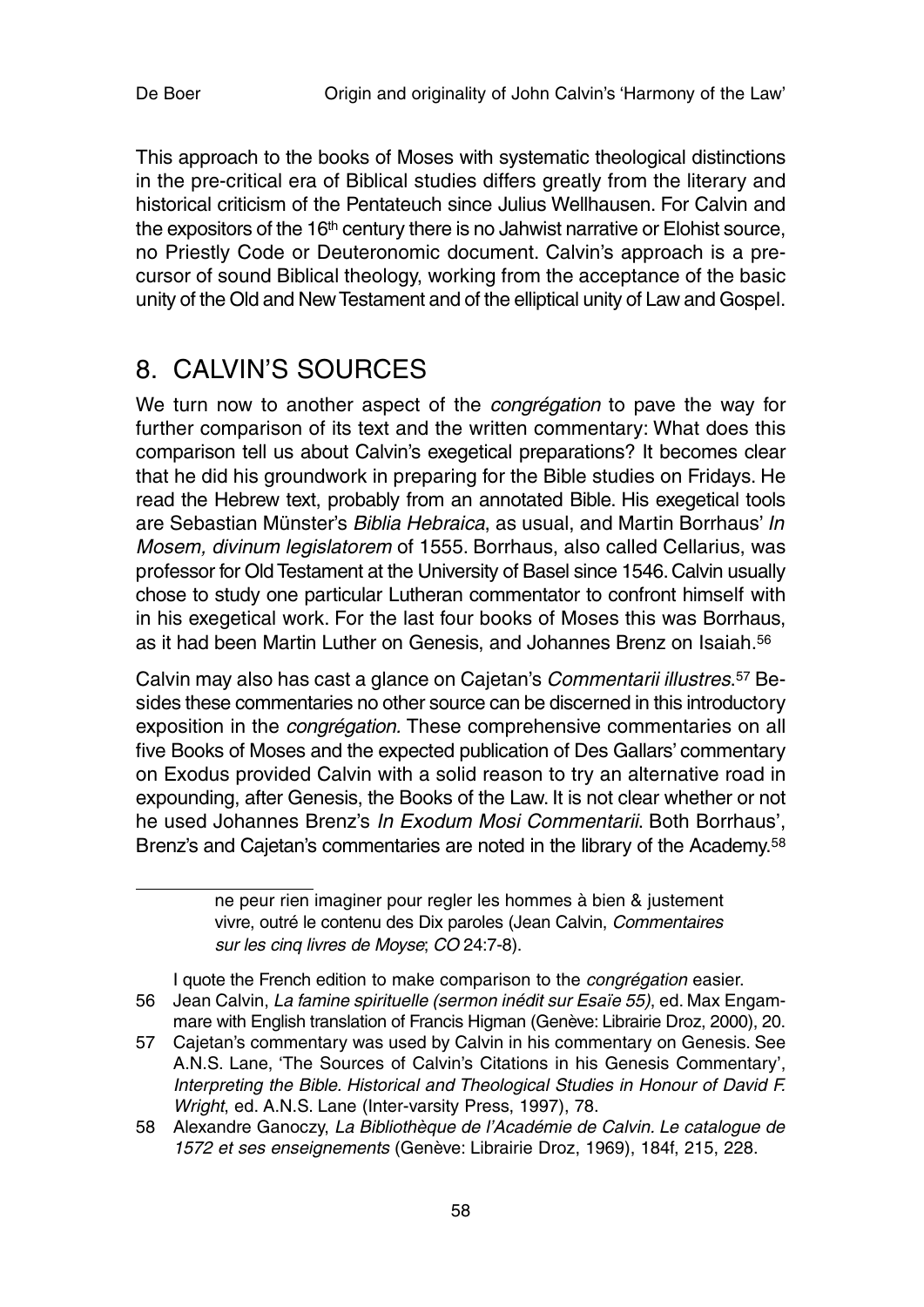Also Paul Fagius' Thargum in quinque libros Mosis was, according to the catalogue of 1572, present in the library of the Genevan Academy.<sup>59</sup> but the text of the *congrégation* does not contain a hint of this work. There is no trace of Augustine,60 Des Gallars, and Pellikan's Commentaria bibliorum in Calvin's exposition either. The one manuscript on Exodus 1:1-8 is of course a very small basis for bold conclusions. These observations give a hint of the work that has to be done on the critical edition of Calvin's Harmony on the four last books of Moses. The preface to the commentary and the exposition of Exodus 1:1-8 do not reveal any other sources which Calvin might have used.

We are now in the position to precede with the comparison between the spoken exposition in the Bible studies and the written commentary. The same Biblical passages gave Calvin reason for exegetical or lexicographical discussion. We give a few examples.

8.1 The exegesis of the Biblical text of Exodus 1:1-8 begins with the number of seventy persons who entered Egypt. In the congrégation Calvin refers to Genesis 46:27, where a total of 66 people, descending from Jacob, is given, plus Joseph and his two sons Ephraim and Manasseh, and of course father Jacob himself (that is seventy in total). In the commentary Calvin simply refers to Genesis 46 and to Deuteronomy 10 (verse 22), but comments on and rejects the Rabbinical suggestion that Jochebed, Moses' mother, was among the seventy (as found in Sebastian Münster, Hebraica Biblia (Basle, 1546) on Genesis 46:27).There he also rejects the number 75, given in Acts 7:14, which reading he blames on an error in the transcription of the Hebrew number into Greek. This passage is added to the *congrégation* at a later moment (after the elements mentioned below in 8.3). The drift of the exposition in congrégation and commentary is the same: The small number of 70 people entering Egypt stands in telling contrast with the multiplication of Israel during the oppression in that foreign land (Ex. 1:7).

Both the congrégation and commentary also have next a discussion of the number of years in Egypt, 400 (in God's promise to Abraham) or 430 (according to Paul). In fact, Israel could not have lived in Egypt for more than 200 or 230 years, according to Calvin, when Jacob came down to Egypt.This means that the oppression and the miraculous multiplication of the people took place in only two centuries.

<sup>59</sup> Ganoczy, La Bibliothèque, 165.

<sup>60</sup> See Augustine's Quaestionum in Heptateuchum libri VII, Locutionum in Heptateuchum libri VII in: Corpus Christianorum Series Latina, pars V (Turnhout: Brepols, 1958). The first question is on Ex. 2, the midwives' lie to Pharaoh.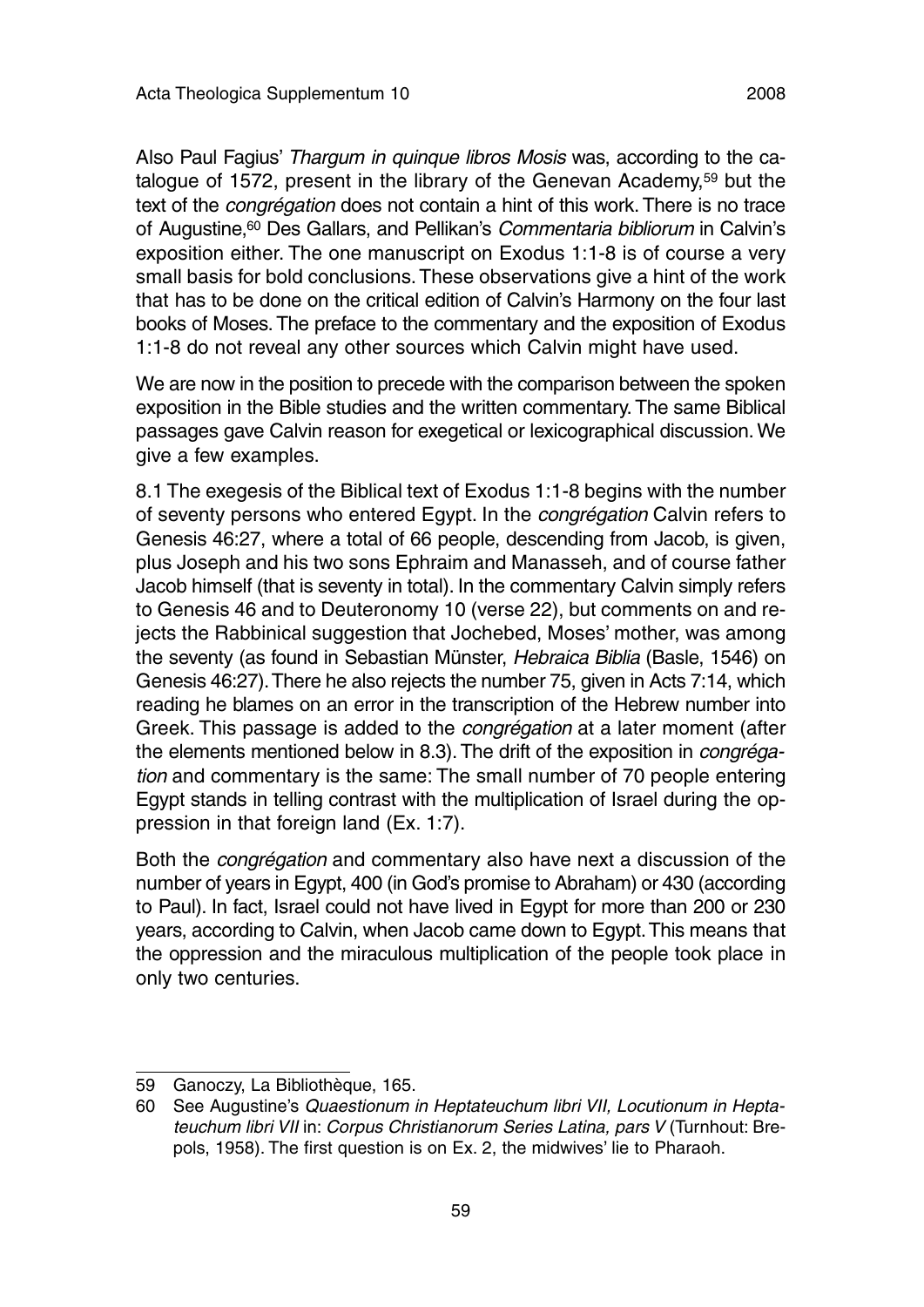8.2 This brings Calvin in the *congrégation* to a point of lexicography: the meaning of the Hebrew sharas.This verb is, according to some, a comparison of the procreation of fish or reptiles (as he found in Münster and Johannes Brenz61). Calvin takes it in a less specific sense, meaning all kinds of multiplication or procreation.

There is no doubt that Moses wants to show us here that God has unfolded a strength which is more than humanly possible and which must carry away in astonishment all those who have thought about it. As again today our minds should be lifted high above all our senses when we hear speak of this blessing of God, which surpasses the whole course of nature.<sup>'62</sup>

The commentary has more or less the same.

8.3 Israel's procreation in Egypt is miraculous, but how could it happen? A rabbinical exposition is that the women carried up to three or four (Ibn Ezra, according to Münster<sup>63</sup>), or even seven children in one pregnancy (as related by Borrhaus<sup>64</sup>). 'Even some Christians, being also drenched in this dreaming

- 62 Or il y a nulle doubte que Moise ne nous vueille icy monstrer que Dieu a desploié une vertu plus qu'humaine et laquelle a deu ravir en estonnement tous ceux qui y ont pensé. Comme encores aujourd'huy il faut que nos esprits soient elevez en haut par dessus tous nos sens quand nous oions parler de ceste benediction de Dieu, laquelle a surmonté tout le cours de nature (Ms.fr. 40a, f. 135b).
- 63 Münster quotes Ibn Ezra:

Nam singulae mulieres genuerunt duos aut tres filios simul, ut dicit Aben Ezra, qui etiam meminit se quatuor vidisse filios ab una muliere simul natos.Et idem dicit, quod naturaliter una mulier possit simul septem parere filios (f. 113).

64 Borrhaus:

Sunt qui putant ex uno utero sex foetus editos, alii geminos crebro natos, neque id pugnare cum natura. Scriptores rerum autores sunt, Faustam quandam è plebo Ostiae duos mares, totidem foeminas exinam. Et repertam in Peloponneso quinos quater exinam, maioremque partem ex omni eius vixisse partu. Et in Aegypto septenos utero simul gigni, à Trogo proditum. Quanto foecundior redditur uterus, si hunc ubertatis divinae genitale verbum foecundaverit (p. 423).

<sup>61</sup> Münster:Verbum Hebr. shâras significat procreari in morem reptilium, ut sunt ranae, formicae, et locustae, quae semper in maximo producuntur numero (f. 113), frogs, ants, and grasshoppers. Brenz: '... hoc est, ita fructiferi fuerunt, quemadmodum arbores ferunt, et ebullierunt, in morem reptilium aut aquatilium' (p. 5b).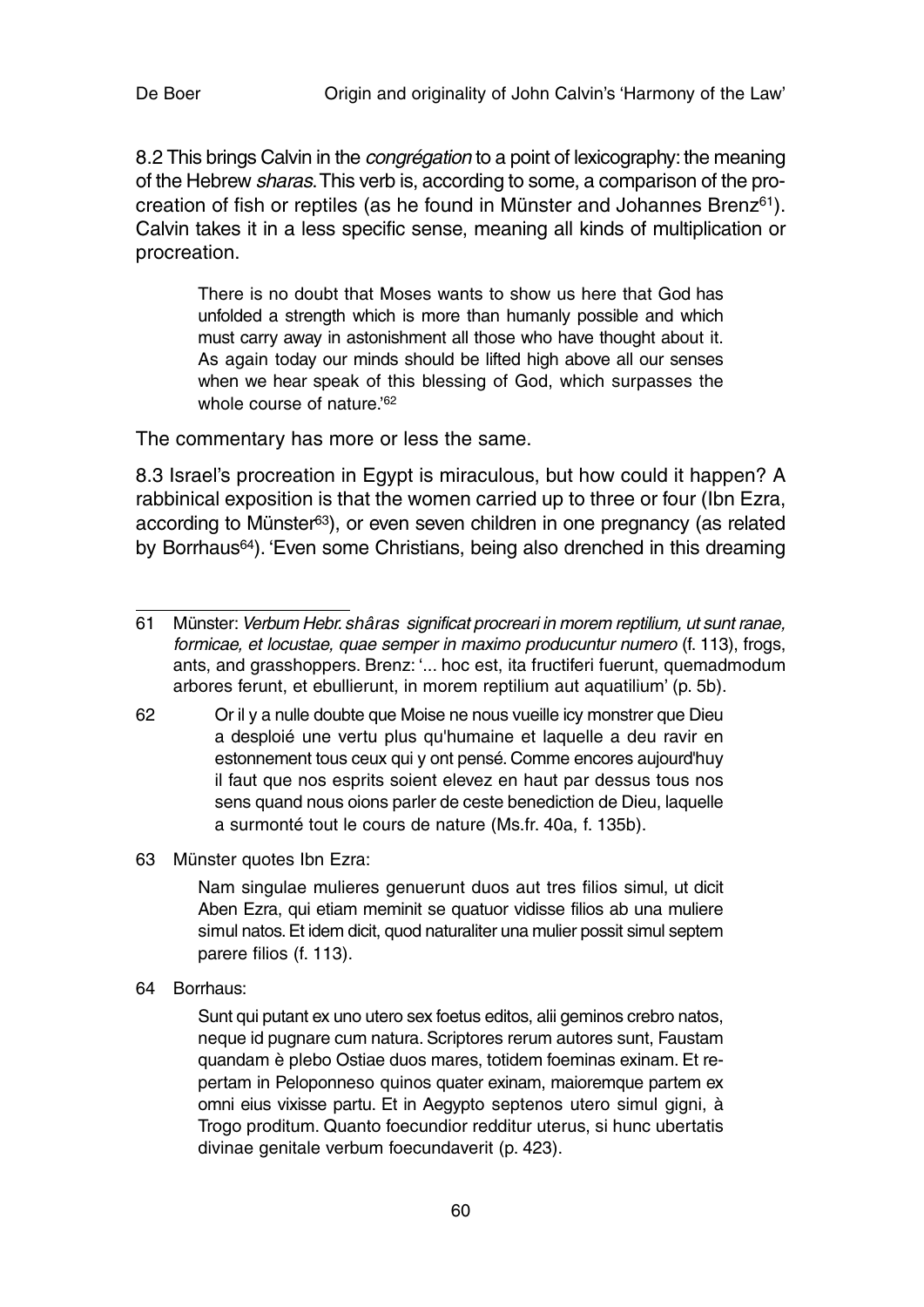and to give it substance argue that there are nations which procreate rather fast' (Borrhaus). Calvin is not interested in the biological way, but in God's extraordinary blessing of Israel — which means the multiplication of the Church, to separate his people from the rest of the world.To this is added a passage on Isaiah 51:2, found much shorter and earlier in the commentary. The commentary only has the number of four (children in one pregnancy).

8.4 The drift of the exposition of Exodus 1:6 on the death of Joseph and his brothers and of verse 8 on the new Pharaoh is in congrégation and commentary the same. Only a rabbinical exposition on verse 6, commented on in the congrégation, is suppressed in the commentary: 'The Rabbis of the Jews' have suggested that Joseph died before his brothers (as Sebastian Münster noted, referring to the liber Sedar Olam<sup>65</sup>).

This concentration on lexicographical and exegetical detail is important to the *congrégations* and sets this type of exposition apart from the sermons. In the circle of colleagues and theologians the standard is set high. The Hebrew (or Greek) text is discussed. They turn to commentaries and dictionaries for information and discussion.

The transcription of the *congrégation* ends with a long passage on God's keeping his promise in the midst of the oppression in Egypt, already revealed to Abraham (Gen. 15:13f). Without such oppression we would not understand why God pulled his people out of Egypt. But God had already announced that He would bring judgment on that nation,

[A]s if He said: I will take your cause in my hand and show that I have not elected the people without wanting to continue my goodness towards you. Even though I allow your [Abraham's] posterity to be thus oppressed and I seem not to care, it is so that I will show that it is my battle and that I am the friend of your friends and the foe of your foes, according to the promise I have given you.<sup>66</sup>

<sup>65</sup> Münster begins his annotations with a chronology of Jacob's and Joseph's life, according to liber Sedar Olam, capite secundo, remarking on Joseph's age of 110 years: 'Breviorem itaque habuit vitam quam singuli fratres sui' (f. 113).

<sup>66</sup> Ms.fr. 40a, f. 137b:

Comme s'il disoit: Je prendray ta cause en main et monstreray que je ne l'ay pas eleu sans que je vueille continuer ma bonté envers toy. Combien donc que je souffre que ta lignée soit ainsi opprimée, et que je dissimule, si est-ce que je monstreray que c'est ma querele et que je suis amy de tes amis et ennemi de tes ennemis, selon la promesse que je t'ay donnée.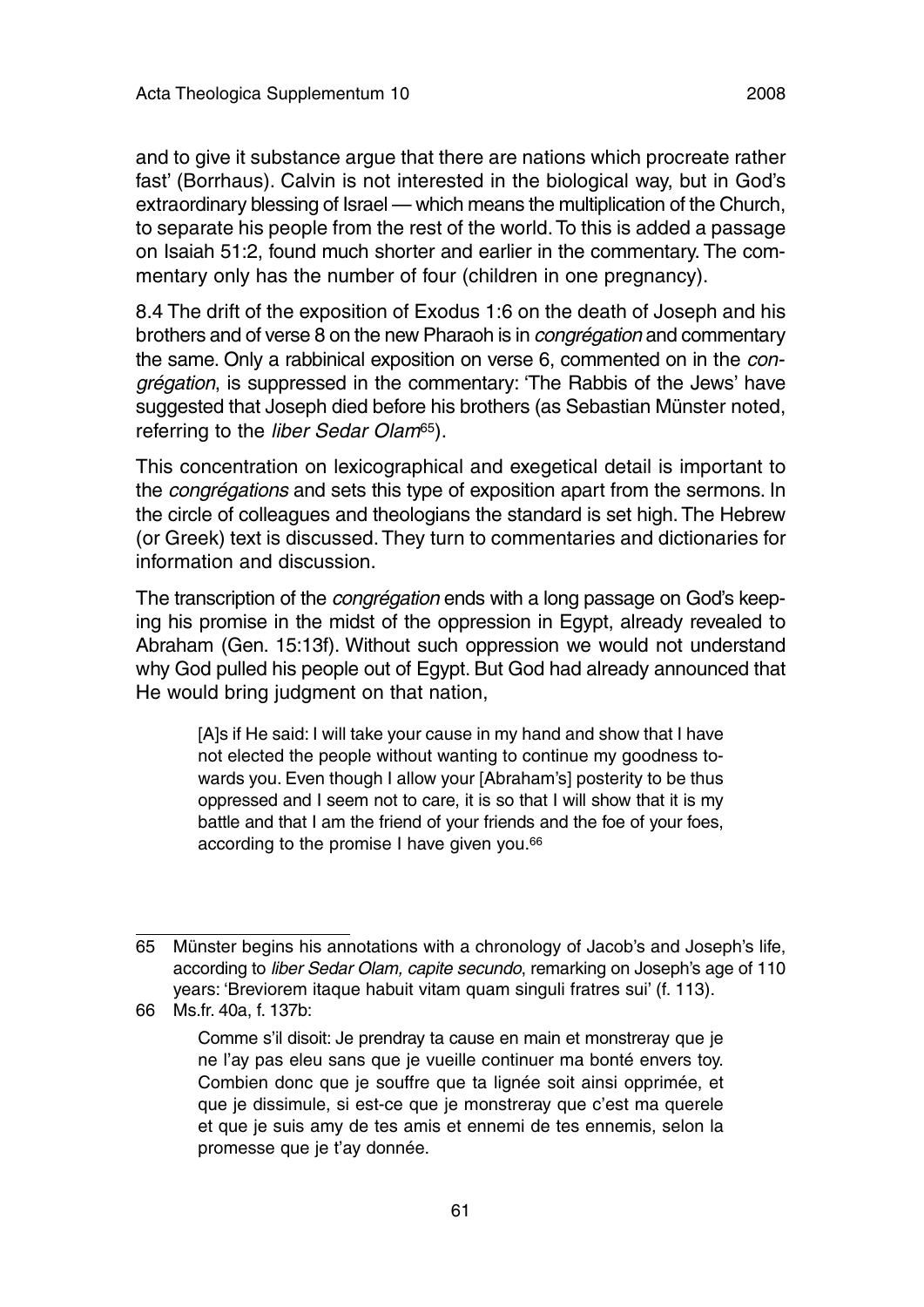Having referred already to Isaiah 51:2, Calvin now points to Isaiah 52:4, where a comparison is made between Egypt and Assyria. He suggests that the Egyptians had some excuse to oppress Israel, since the people had come to their land out of their own will and not by force. That is, according to Calvin, the drift of the line 'My people went down into Egypt to sojourn there' (Is. 52:4).

Therefore it was necessary that the people would be oppressed unjustly so that, when God came to its aid by his compassion, He would show himself to be a just and fair judge against the Egyptians. And that also we for our part learn to praise the fatherly goodness of our God when we see that He can not bear the tyranny and cruelty which they exert against his poor children and those who have not the least earned it.67

This whole passage  $-$  in the context of the *congrégation* maybe a hint for future preaching on Exodus 1 — is suppressed in the commentary, in which brevity was Calvin's goal.

The text of the congrégation ends with an invitation to the Company of Pastors to respond to the presentation (thus giving us a glimpse of the actual proceedings in the Bible studies):

If I wanted to expound the whole of the text which I have read, I would go on to long. I therefore have to stop here [at verse 8], leaving the rest for the one who will propound the next time. I ask you to be excused from the rest and also ask the brethren that each one of them shall say what can be useful for the instruction of the church according to the grace God has given him.<sup>68</sup>

#### 67 Ms.fr. 40a, f. 137b-138a:

Ainsi donc il a falu que le peuple fust oppressé injustement à fin que, quand Dieu le secoureroit par sa misericorde, il se monstrast juste juge et equitable contre les Egyptiens. Et que nous aussi de nostre costé apprenions de magnifier la bonté paternelle [138a] de nostre Dieu quand nous voions qu'il ne peut souffrir les tyrannies et les cruautez qu'ils exercent contre ses povres enfans et ceux qui ne l'ont point merité.

68 Ms.fr. 40a, f. 138a:

Or si je voulois exposer tout le texte que j'avoye leu, je seroie par trop long. Il faut donc que je face icy fin, reservant le reste pour celui qui proposera cy apres. Je vous prieray d'estre excusé au reste, et prieray aussi aux freres qu'un chacun d'eux dise ce qui pourra servir pour l'instruction de l'Eglise selon que Dieu luy en aura fait la grace.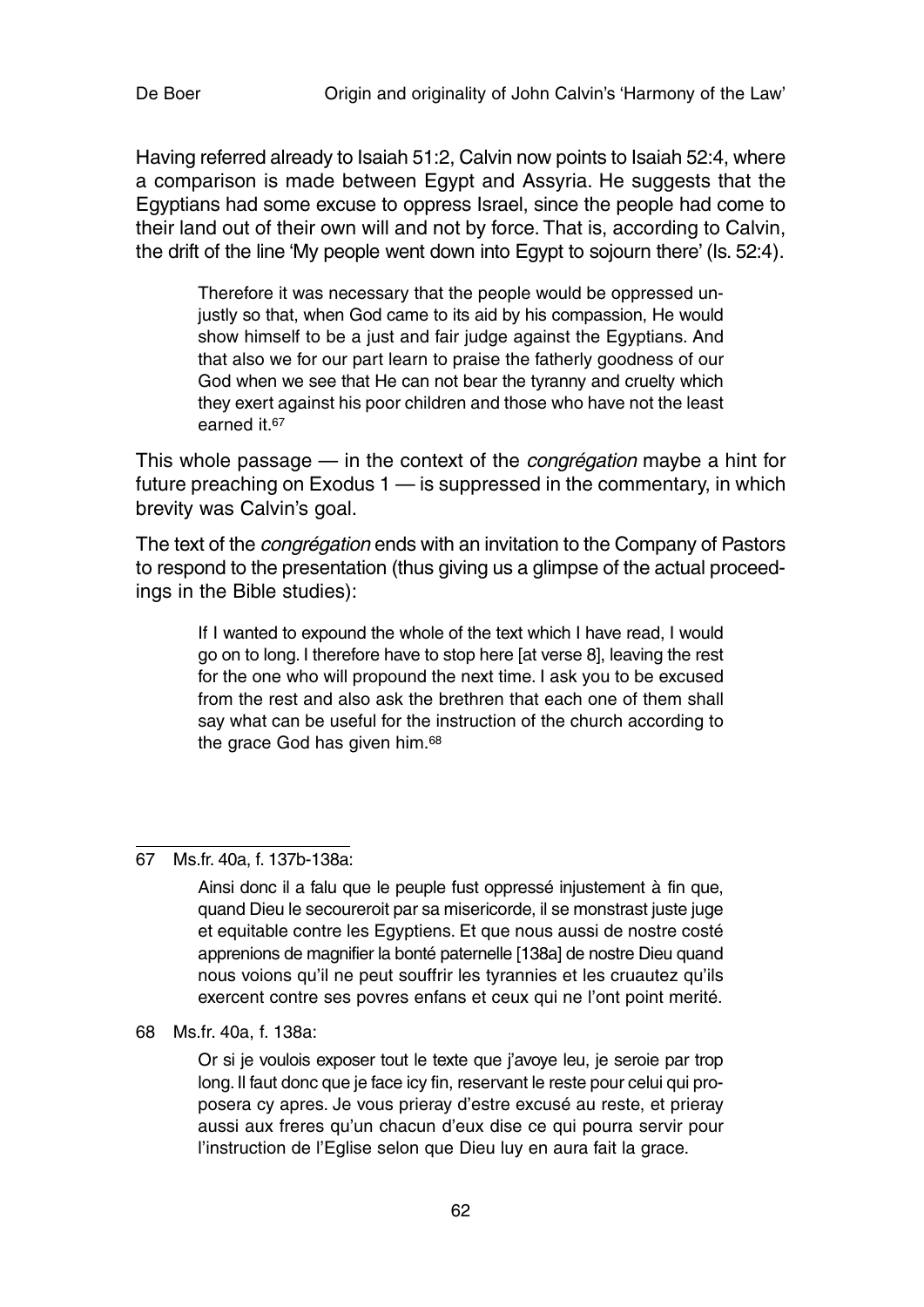Calvin probably read the whole chapter, Exodus 1, at the beginning of the session. The appeal to the gifts of God's grace to the other ministers is in accordance with the *congrégation* as an application of prophecy to biblical exposition, as found in 1 Corinthians 14.

### 9. THE MASTER'S EXAMPLE

Calvin's undertaking in expounding the Last Four Books of Moses seems unique in the light of the history of exegesis until his days. In the 1570s one example can be found that reflects some imitation of this specific Harmony model. In 1577 Theodore Beza published the material of a series of lectures (held four years earlier69) as Lex Dei moralis, ceremonialis et politica, ex libris Mosis excerpta et in certas classes distributa ('The Moral, Ceremonial, and Political Law of God, Drawn from the Books of Moses and Divided into Various Categories').70 The corresponding material from Exodus, Leviticus, and Deuteronomy is printed in three columns (not of Numbers). In his letter to the reader Beza mentions Calvin's work as the example set to him.71 Beza had come from Lausanne to Geneva in 1559 and took part in the series of Bible studies on Exodus to Deuteronomy. The Harmony of the Law was thus the first running series of the Bible studies in which he partook.72

71 Beza wrote:

Sum autem hoc quicquid est operae, eo maiore fiducia aggressus, quòd praeeuntem mihi summum illum et omni laude maiorem hominem D. Johannem Calvinum habeam, praeceptorem olim meum, cuius tanti semper iudicium feci, ac meritò quidem, ut quod ipso auctore facerem, bonis et doctis hominibus vix posse displicere, mihi persuaserim. Neque tamen ordinem ab eo institutum, per omnia sum sequutus, quoniam aliquantulum fuit ipsius consilium ab hoc meo instituto diversum *(Lex*) Dei moralis, ceremonialis, et politica, ex libris Mosis excerpta, et in certas classes distributa à Theodore Beza Vezelio, Apud Petrum Santandreanum, 1577, f. II r-v).

72 Secondary literature on Calvin's Harmony of the four last books of Moses: Raymond A. Blacketer, 'Smooth Stones, Teachable Hearts: Calvin's Allegorical Interpretation of Deuteronomy 10:1-2', CThJ 34 (1999), 36-63; John I. Hesselink, Calvin's Con-

<sup>69</sup> F. Geisendorf, Théodore de Bèze (Genève: Labor et Fides, 1949), 331.

<sup>70</sup> Frédéric Gardy, Bibliographie des oeuvres théologiques, littéraires, historiques et juridiques de Théodore de Bèze (Genève: Librairie Droz, 1960), 172f. A Dutch translation by Willem Vink Dircksz. was published in 1611 with the title: De Wet Godts Moralisch, oft der Seden, Ceremonialisch oft der Ceremonien ende Politisch oft der Politien. Ghenomen uit de Boecken Mosis ende in sekere Classen verdeylt, van Theodoro Beza Vezelio (Rotterdam:Wed.J.van Ghelen, 1611) (see Grady, Bibliographie, no.324).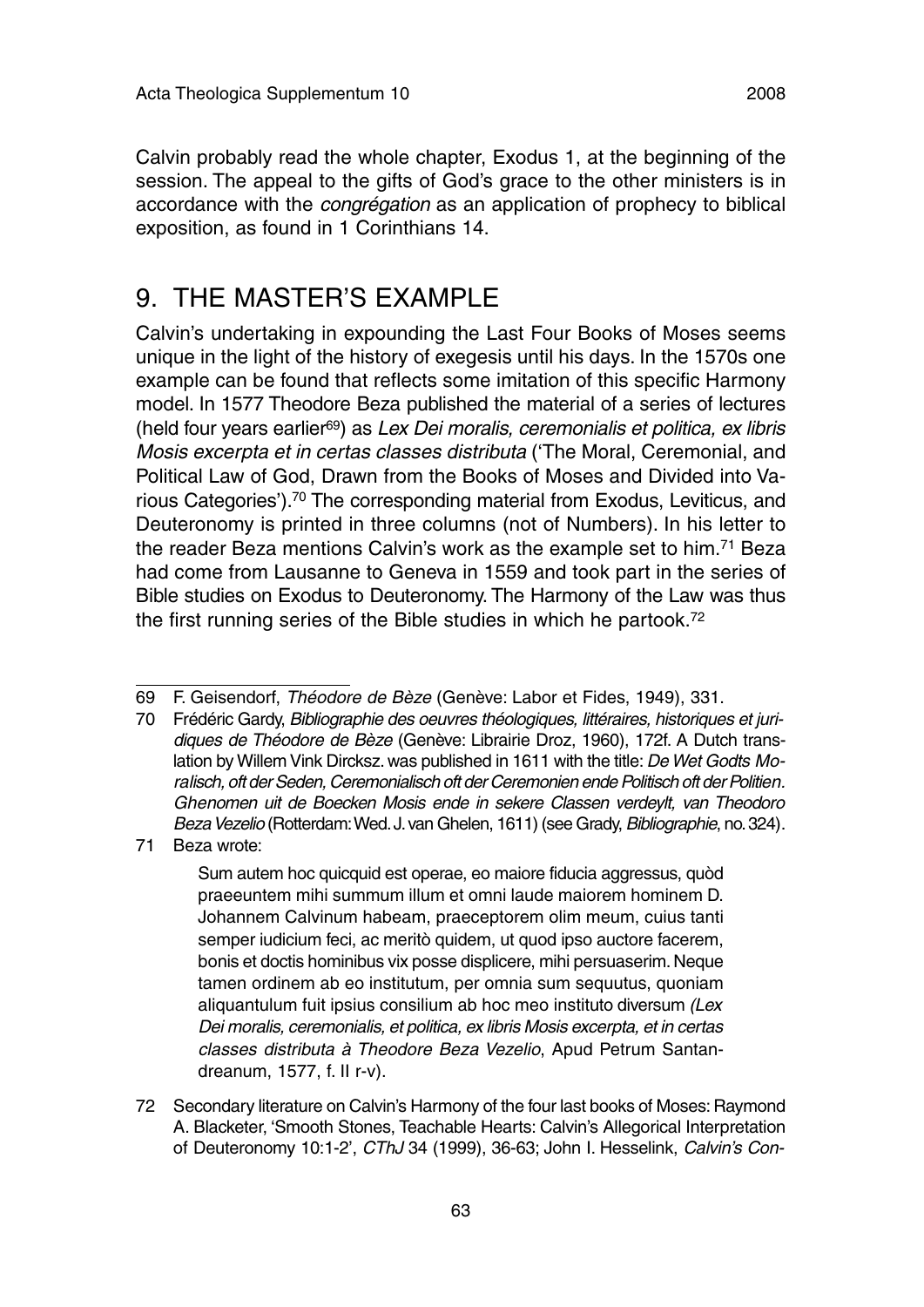In 1603, near the end of Beza's life, a second edition of this work appeared as Mosaycarum et Romanarum legum collatio. Ex bibliotheca P. Pithoei IC cuius etiam Notae emendatiores adiectae sunt, with at the end of the title also the original title of Beza's book of 1557. The volume contains his letter to the reader of 1577 and his Lex Dei (with the same number of 95 pages), followed by 52 pages of the Lex Dei sive Mosaycarum et Romanarum legum collatio, with the addition:'From the library of P[ierre] Pithou, of whom corrective notes are added'.<sup>73</sup> Beza may have borrowed his own original title, Lex Dei, from this fourth century source, which was added in the second edition to his booklet. Although this fourth century text, 'The Law of God or a Comparison of Mosaic and Roman Law', was published after Calvin's death, its existence can already have been known to humanist scholars like him in the 1550s.74 Is it possible that such a source stimulated Calvin in developing his idea of a Harmony of Old Testament Law (see above § 5)?

- 73 Bibliographic description in: Gardy, Bibliographie de Théodore de Bèze, 173 (no. 323). The book was published in Heidelberg by Jerome Commelin, who published earlier also in Geneva. He was a nephew of Antoinette Commelin, the second wife of Calvin's brother Antoine (BC III, 620). In a letter of 1565 Beza asked Nicolas Pithou (1524-1598) to recommend him to his brother (Pierre), of whom he read a Latin treatise with an exposition of passages from classical authors (Théodore de Bèze, Correspondance, vol.VI (1565), ed. Hippolyte Aubert, Henri Meylan, Alain Dufour, Alxandre de Henseler [THR 113] (Genève: Librairie Droz, 1970), 93). He had been introduced to Pierre Pithou by the latter's brother, Nicolas, who arrived in Geneva in 1559. Nicolas, an advocate, settled in Geneva in 1559. Pierre Pithou (1539-1596) is known for his publication of medieval texts (Paul Chaix, Alain Dufour, Gustave Moeckli, Les livres imprimés à Genève de 1550 à 1600 [THR 86] [Genève: Librairie Droz, 1966], 128, 142, 159).
- 74 Beza probably simply added the collatio, known in the edition of 1574, to the second edition of his own work (*Mosavcarum et Romanarum legum collatio, ex integris* Papiniani, Pauli, Ulpiani, Gaii, Modestini, aliorumque veterum juris auctorum libris ante tempora Justiniani Imp. desumpta, eiusdem Imp. Justiniani Novellae constitutiones III. Juliani Antecessoris C.P. Dictatum de consiliariis. Collectio de contutoribus, eiusdem Juliani Collectio de contutoribus, ex bibliotheca P. Pithoei IC. cuius etiam notae emendatiores adjectae sunt [Basel: Thomas Guarin, 1574]). Another edition appeared in Heidelberg, 1656, without Beza's Lex Dei. In the 14<sup>th</sup> century a Concordantiae Bibliae ad Jura was compiled by Jean Calderini, an alphabetical list of Biblical names and terms (BTT 4:378).

cept of Law; T.H.L. Parker, Calvin's Old Testament Commentaries (Edinburgh: T. & T. Clark, 1986), 122-175 (analysis of first and eighth commandment with an appendix, offering an outline of the treatment of the material around the other commandments); H.M. Woudstra, 'Calvin Interprets what "Moses Reports". Observations on Calvin's Commentary on Exodus 1-19', Calvin Theological Journal 21 (1986), 151-174; David F. Wright, 'Calvin's Pentateuchal Criticism: Equity, Hardness of Heart, and Divine Accommodation in the Mosaic Harmony Commentary', Calvin Theological Journal 21 (1986), 33-50.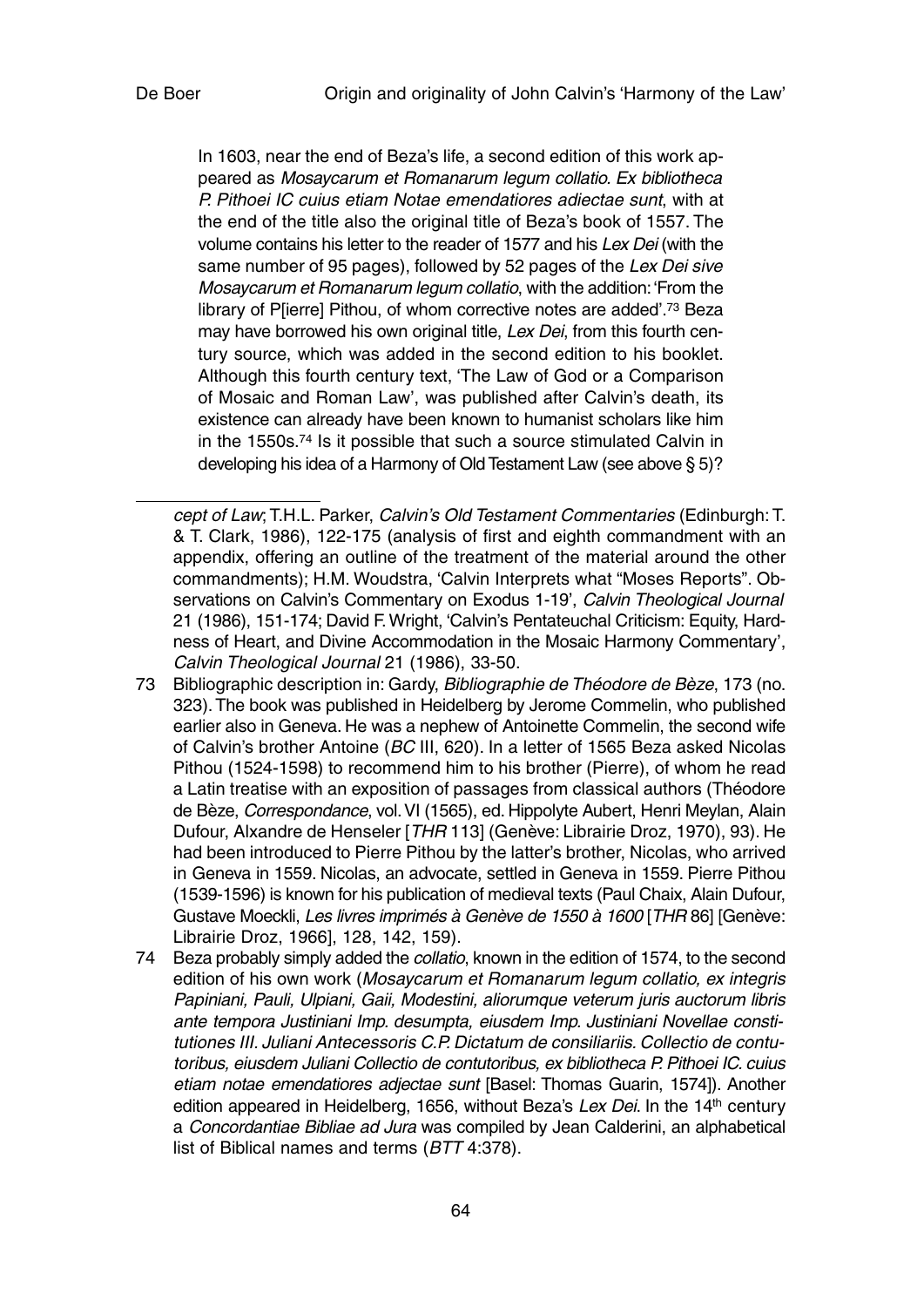The form of a Harmony was later on applied to other books of the Old Testament as well. Jean Mercier and Lambert Daneau published their Harmonia sive Tabulae in duos Salomonis libros Proverbia et Ecclesiasticen in 1573.75 With the development of the Harmony model into his highly original approach to the Pentateuch in his mature years as Biblical expositor John Calvin provided a stimulus to later generations.

In later years such a model was even applied to the Reformed confessions. Responding to the Lutheran Formula concordiae, published on the fiftieth anniversary of the Augsburg confession (1580), Jean-François Salvard, Antoine de la Roche Chandieu, Lambert Daneau (author of the Harmony of Proverbs, mentioned above), Simon Goulart, and Theodore Beza set about to harmonize twelve confessions. The Harmonia confessionum fidei appeared in 1581, an in-quarto of more than 550 pages (Geneva: Pierre de St. André). It is striking that not only Reformed confessions, but also those of Augsburg, Saxony, and Württemberg are incorporated in order to prove the *concordia* of basic Reformed and Lutheran teaching over against Jesuit doctrine. Following the order of the Second Helvetic Confession, the text of the various articles is arranged in nineteen chapters. The annotations of the editors reveal the proximity of this Harmony to the confession of the French Churches. The weakness of this edition is that only outdated Lutheran positions are discussed, while the current accents of the *Formula concordiae* are passed over.<sup>76</sup> In the form of a *Har*monia we find an expression of the ideal of concordance and harmony in doctrine.This is a central element in the doctrine of Scripture and of the Church of the Reformation, striving for catholicity and consensus.

### 10. CONCLUSIONS

The comparison of the text of the congrégation of 1 September 1559 with the preface and first textual part op the commentary, published in 1563, leads us to the following conclusions regarding the literary relation between *congrégation* and commentary (1-4), the Bible studies in general (5), and the origin and originality of this Harmony model (6-8).

<sup>75</sup> BTT 5:180.

<sup>76</sup> Francis Higman, 'L'Harmonia confessionum fidei de 1581', in: id., Lire et découvrir. Le circulation des idées au temps de la Réforme [Travaux d'Humanisme et Renaissance, vol. 326] (Genève: Librairie Droz, 1998), 675-690. A second comparable Harmony appeared as Corpus et syntagma confessionum fidei in 1654 (in Geneva: P. Chouet).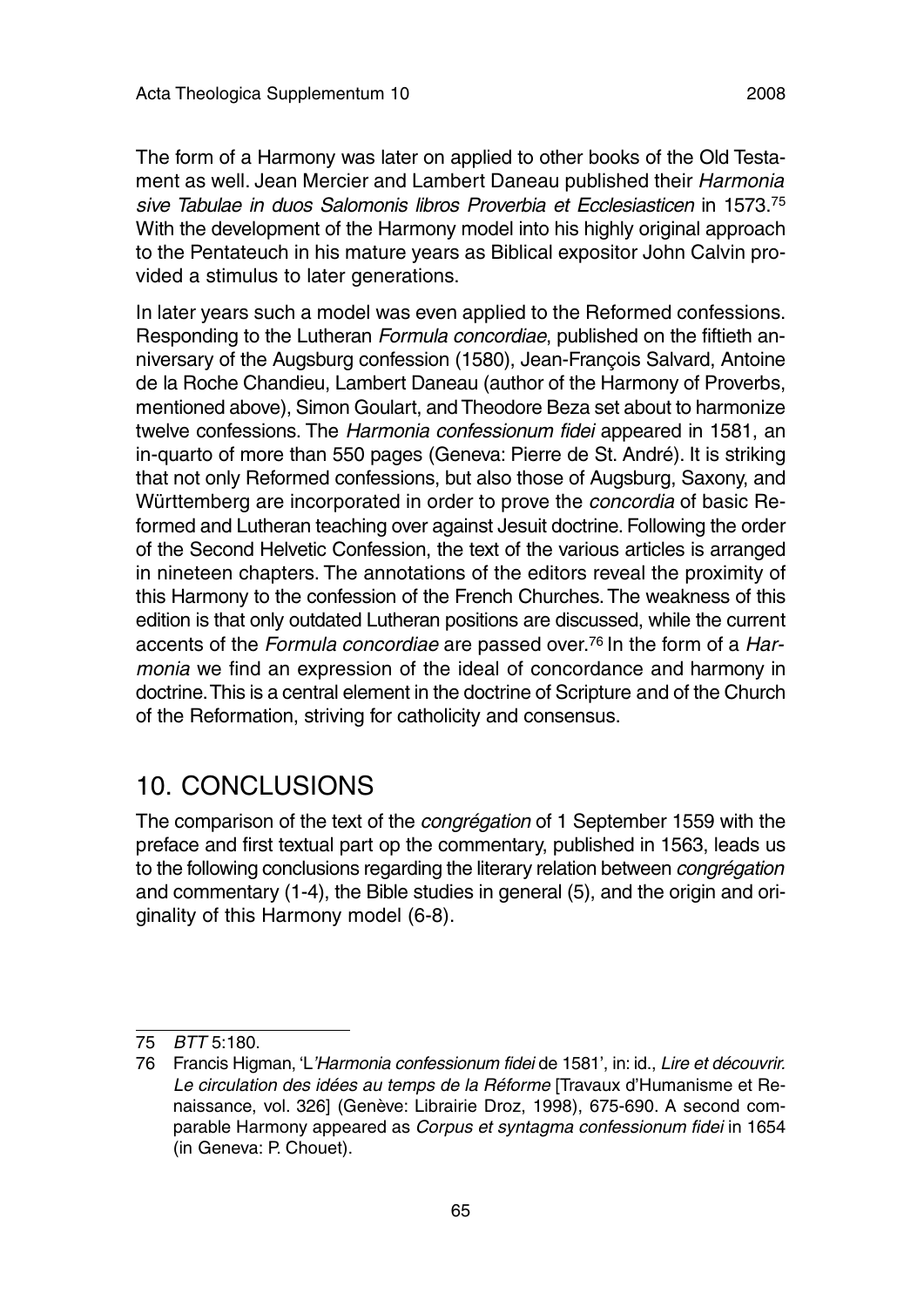10.1 The arrangement of Calvin's exposition in the congrégation is very similar to that of the preface to *Comm. Ex.* and the exegesis of Exodus 1:1-8. The same line of argument is followed and the sequence of Biblical references can easily be recognized. Still, the text of Comm. Ex. is much shorter and better organized. The similarity in the arrangement of the material, the references to other expositors, and the lexicographical discussion strikes us. The first possible explanation is that Calvin worked from his highly organized memory and turned to the same sources in writing the commentary at a later date.The other possibility — more probable — is that he wrote the commentary on the various parts of the Harmony shortly after the oral exposition in the congrégations during the years since September 1559. He may have used the transcription, made by the scribe, as a set of notes, available to refresh his memory.

10.2 Thus the weekly Bible studies were the incubator of some of Calvin's commentaries.77 Calvin's own groundwork and the contributions of his colleagues provided the Company of Pastors with an opportunity to learn from each other on a constant basis. Although the commentaries were Calvin's own work from the concept until the final printed form, still the weekly Bible studies provided an exchange of ideas and learning. The Company of Pastors facilitated their Moderator to use these meetings as a try-out of his exposition. The commentaries can — at least in part — be regarded as the fruit of co-operation.

10.3 Comparison of the texts proves that Calvin worked first on the Latin edition of the commentary and that he wrote the French translation without using the transcripts of the *congrégations*.<sup>78</sup> There is no textual similarity between the *congrégation* and the wording of the Latin version. Nor are there any textually identical lines in the *congrégation* and the French edition of the commentary.

10.4 It is also possible that Calvin had the transcripts of the *congrégations*, made by the team of Denis Raguenier (and after his death in late 1560 or

<sup>77</sup> This conclusion corroborates my findings in comparing the *congrégation* on Isaiah 1 with the commentary (E.A. de Boer, 'Jean Calvin et Ésaïe 1 (1564). Édition d'un texte inconnu, introduit par quelques observations sur la difference et les relations entre congrégation, cours et sermon', Revue d'Histoire et de Philosophie Religieuses 80 [2000], 371-395). The main difference between this article and the present study is that in the case of Isaiah the commentary  $(1551; 2<sup>nd</sup>$  edition 1559) precedes the congrégation (1564), while in the present study the congrégation precedes the commentary.

<sup>78</sup> This conclusion contradicts T.H.L. Parker's suggestion regarding the commentary on Joshua that 'Calvin wrote the commentary in French and that he did so because a large part of it consists of revised and integrated transcripts of his contributions to the Congrégations […]'(Calvin's Old Testament Commentaries, 33).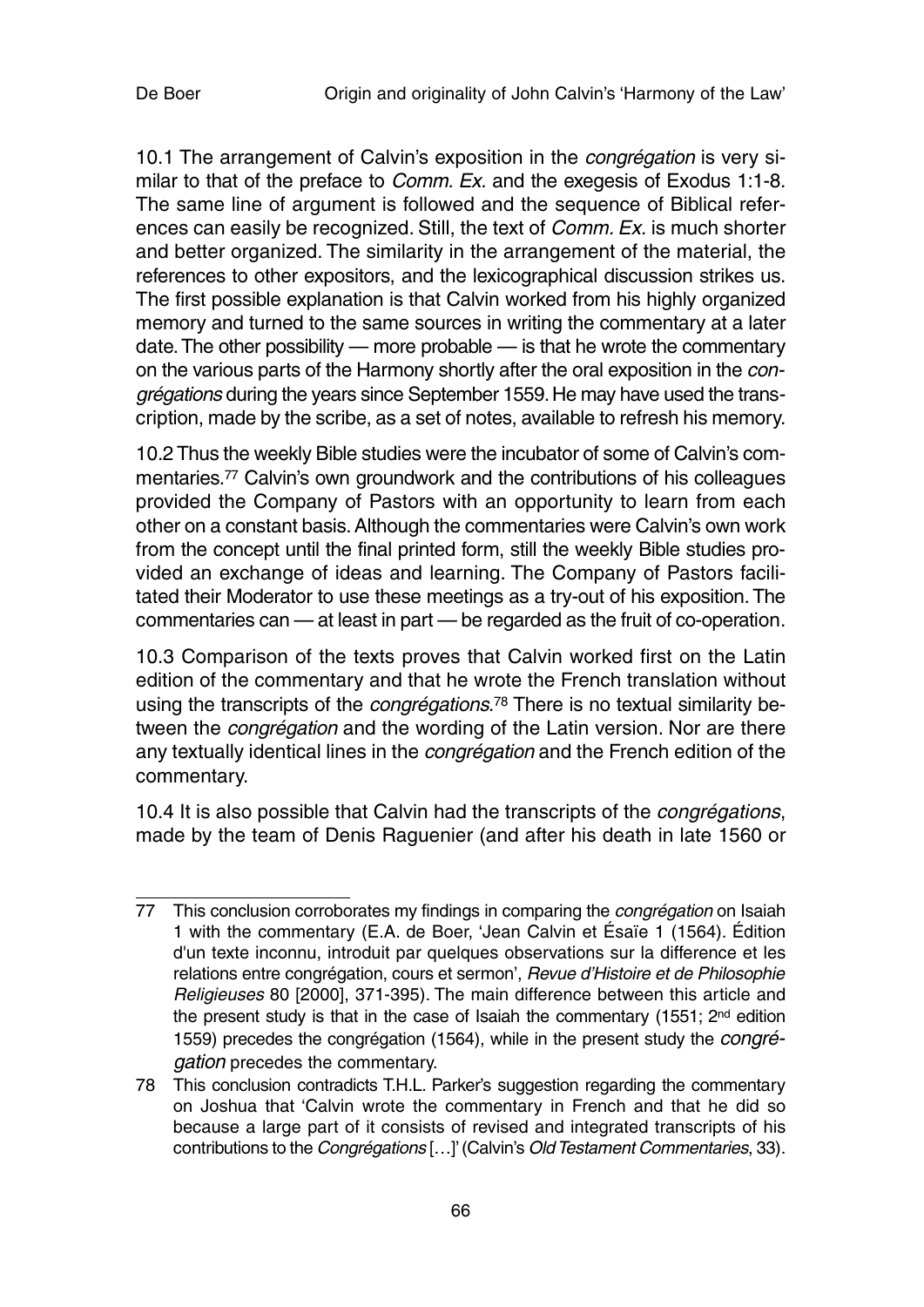early 1561 by Prostat Paris), on his desk when he started writing the commentary. The various manuscripts and editions that survived, even if they are few in number, suggest that Raguenier began taking notes in the weekly Bible studies in 1549, the very same year in which he started his work as the official scribe of Calvin's sermons. It is a fact that also transcripts of two later contributions by Calvin on Galatians (published in 1563) and a series of transcripts on Joshua (treated in the congrégations from June 1563 to January 1564) survived. This is an indication that Raguenier and — later — Paris took notes during the series on the Harmony.79 The fact that so few transcripts survived and all manuscripts were usually destroyed once a work was printed, suggests that the transcripts of all Calvin's contributions to the *congrégations* were regarded as something of a literary basis of the commentary.

With regard to the Genevan practice of the weekly *congrégations* we can conclude the following:

10.5 John Calvin often presented the first and introductory exposition to a new series in a Biblical book he did as in the series on John (1550-1553), Joshua (1563-1564), and Isaiah (1564). We saw that the colleagues were happy to facilitate Calvin in following his choice of the next Biblical book to expound according to his project of Biblical commentaries. Calvin and his colleagues took turns in presenting an exposition on an equal basis. But Calvin always spoke as Moderator in the Bible studies, adding his thought after the expositor of the day had finished. In the series on the Harmony — first of the Gospels and then on the last four books of Moses — Calvin's leading role was even greater. It was he who presented the outline of which parts had to be studied in conjunction.

Regarding the origin and originality of the Harmony of Exodus to Deuteronomy the following conclusions can be drawn:

10.6 The introductory *congrégation* to the series reveals the conception of the idea of a Harmony of the last four books of Moses in mid-1559, a master plan written by Calvin, and its gestation during three years in the Bible studies of the preachers of Geneva more clearly than the preface to the commentary itself.

<sup>79</sup> Denis Raguenier's death in late 1560 or early 1561 may have made an end to the transcription of the series on the Harmony of the Gospels (see n. 30). These 65 sermons, printed in 1562, were Raguenier's legacy as scribe. It is feasible that there was also a gap in the recording of the series of congrégations on the Harmony of the last four books of Moses. Prostat Paris, Raguenier's successor, is mentioned for the first time in the account books of the Bourse française already on 7 February 1561 as 'Paris who writes the sermons' (Jeannine E. Olson, Calvin and Social Welfare. Deacons and the Bourse francaise [Selinsgrove: Susquehanna University Press, 1989], 48)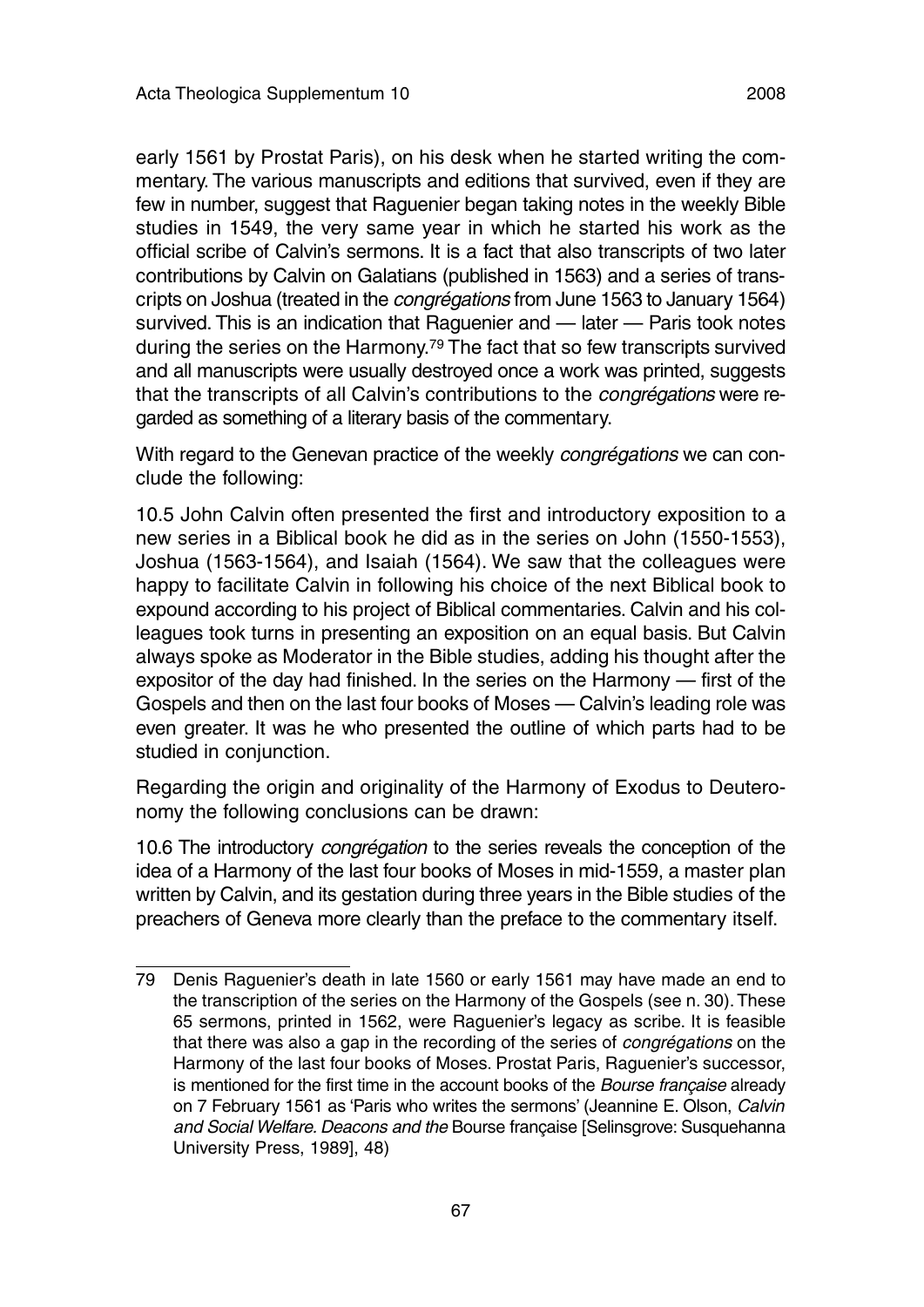10.7 The existing commentaries on Exodus by the Lutheran scholars Martin Borrhaus and Johannes Brenz and the expected publication of Nicolas des Gallars' commentary on Exodus gave Calvin a solid reason to try an alternative approach to the last four books of Moses. The Harmony model was a traditional form in expounding and comparing the Synoptic Gospels. The application of this model to the Pentateuch was Calvin's original creation. He may have encountered a parallel to this approach in medieval compilations, either through his own legal training or through scholars of his age (Pierre Pithou).

10.8 The hermeneutical decisions in his treatment of the Law and the rearrangement of the material in the Institutes of 1559 prepared Calvin's approach to a 'Harmony of the Law' as counterpart for his Concordance, qu'on appelle Harmonie of the Gospels. These hermeneutical decisions are: a. The division of history and doctrine, b. The par synecdoche approach of the Ten Commandments, and c. The elliptical union of Law and Gospel in the Bible. The Harmony's explicit references to the Institutes tie these two works together.

### 11. 16TH CENTURY LITERATURE (PRIMARY SOURCES)

#### BEZA, T.

Lex Dei moralis, ceremonialis, et politica, ex libris Mosis excerpta, et in certas classes distributa à Theodore Beza Vezelio, Apud Petrum Santandreanum, 1577.

#### BORRHAUS, M.

Martini Borrhai in Mosem, divinum legislatorem, paedagogem ad Messiam Servatorem mundi, Commentarii (Basel: Joannes Oporinus, [1555]).

#### BRENZ, J.

In Exodum Mosi Commentarii. Autore Ioanne Brentio (Halle: Petrus Brubachius, 1544).

#### CALVIN, J.

Commentaires sur les cinq livres de Moyse. Genese est mis à part, les autres quatre livres sont disposez en forme d'Harmonie (Genève: François Estienne, 1564) (BC II, 64/5).

Mosis libri quinque cum commentariis. Genesis seorsum, reliqui quatuor in formam harmoniae digesti (Genève: Henri Estienne, 1563) (BC II, 63/16).

#### CAJETAN, T DE V.

Commentarii illustres planeque insigne in Quinque Mosaicos libros, Thomae de Vio, Caietani quondam Cardinalis (Paris: Joannes Yuernel, 1539).

#### DES GALLARS, N.

In Exodum, qui secundus est liber Mosis, commentarii (Genève: Jean Crespin, 1560).